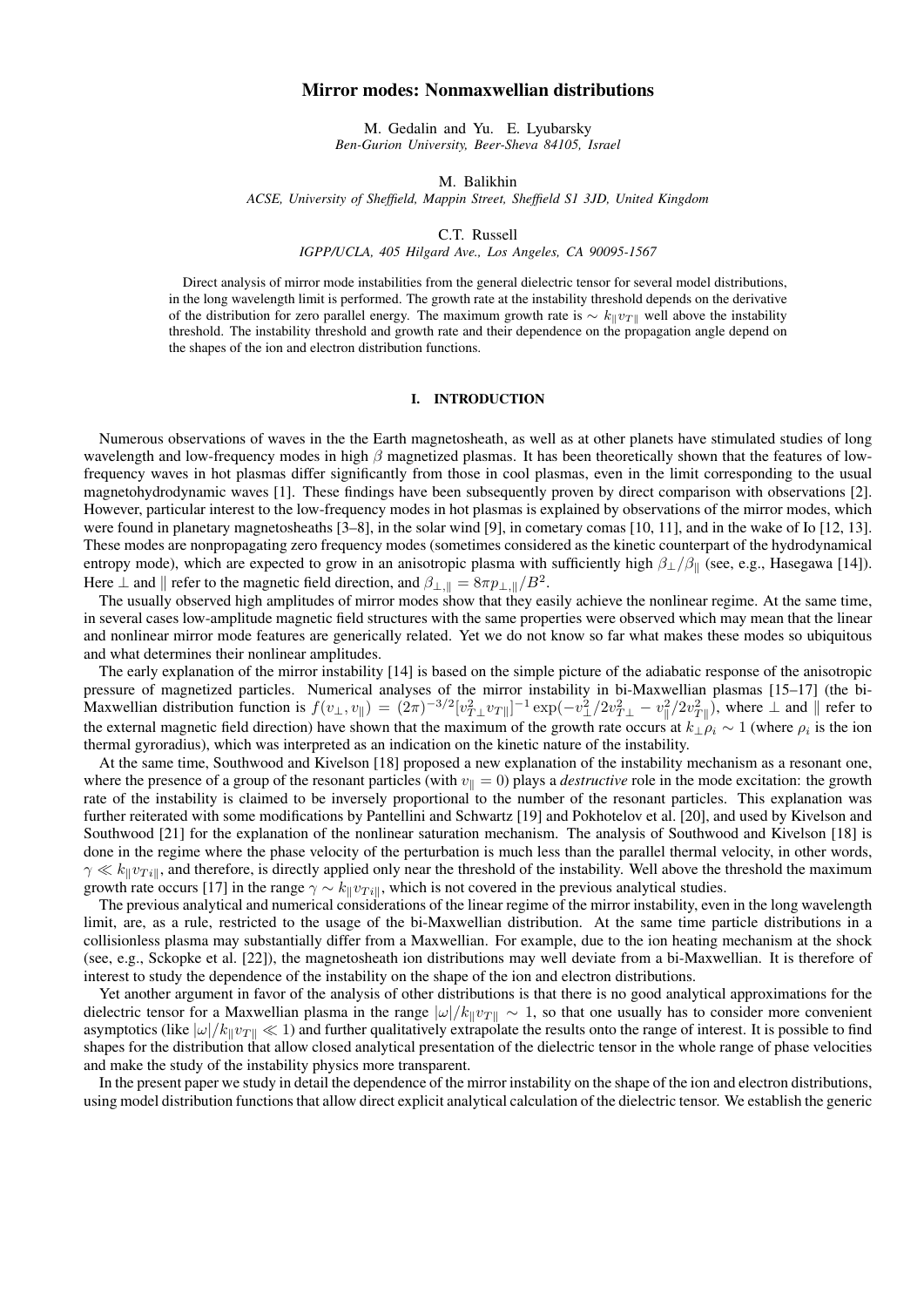relation of the mirror instability with the oscillatory modes when the Landau damping is absent and study the transition to the unstable regime when such damping exists. We also propose an approximation that is useful for the analytical treatment of the instability well above the threshold where  $\gamma \sim k_{\parallel}v_{Ti\parallel}$ . The analysis is carried out in the long wavelength limit. From numerical analyses it is known that the absolute maximum of the growth rate is achieved when  $k_{\parallel}v_{T\parallel} \lesssim k_{\perp}v_{T\perp} \lesssim \Omega$  [17] so that a short wavelength analysis is needed for comparison with observations. Such analysis does not seem possible (analytically) at present. However, the long wavelength consideration allows to understand the basic physics of the instability and qualitatively extrapolate the results onto the short wavelength range.

The paper is organized as follows. In section II we derive the general dispersion relation in the long wavelength approximation for an arbitrary distribution function. In sections III-IV we apply the general analysis to three different distributions. In section V we derive the instability condition and the growth rate at the threshold for an arbitrary distribution. In section VI we develop a useful approximation for the analysis of the bi-Maxwellian-like distributions in the region of maximum growth rate.

### II. DISPERSION RELATION IN THE LONG WAVELENGTH LIMIT

In what follows we will be interested in the long wavelength limit where  $\omega \ll \Omega$  and  $kv_T \ll \Omega$  (where  $\Omega = eB/mc$ is the gyrofrequency and  $v<sub>T</sub>$  is the thermal velocity), while maintaining a finite phase velocity  $0 < \omega/k < \infty$ . The last inequality means that the phase velocity does not tend to zero over the entire range of propagation angles but it certainly may vanish for a particular set of parameters. For simplicity we assume that both ions and electrons are Maxwellian in the perpendicular direction, so that  $\langle v_{\perp}^2 \rangle = 2v_{T\perp}^2$  and  $\langle v_{\perp}^4 \rangle = 8v_{T\perp}^4$ . We also denote  $\langle v_{\parallel}^2 \rangle = v_{T\parallel}^2$  and  $\beta_{\parallel,\perp} = 2v_{T\parallel,\perp}^2 \omega_p^2/c^2 \Omega^2$ for each species (subscript *i* stands for ions and subscript *e* for electrons,  $\omega_p = \sqrt{4\pi q_s^2 n_s/m_s}$  is the plasma frequency for species s). Here  $\langle F \rangle = \int F f v_\perp dv_\perp dv_\parallel$  denotes averaging over the distribution function which is assumed to be separable  $f = f_\perp(v_\perp) f_\parallel(v_\parallel)$  and normalized so that  $\langle 1 \rangle = 1$ . Let us introduce the refraction index vector  $N = \mathbf{k}c/\omega$ , such that  $\mathbf{N} = (N_{\perp}, 0, N_{\parallel}) = N(\sin \theta, 0, \cos \theta)$ . With all this the components of the dispersion matrix  $D_{ij} = N^2 \delta_{ij} - N_i N_j - \epsilon_{ij}$  take the following form (see Appendices A and B):

$$
D_{11} = N_{\parallel}^2 \left( 1 - \frac{1}{2} (\beta_{\parallel} - \beta_{\perp}) \right) - 1 - \frac{\omega_{pi}^2}{\Omega_i^2} - \frac{\omega_{pe}^2}{\Omega_e^2},\tag{1}
$$

$$
D_{12} = 0,\t\t(2)
$$

$$
D_{13} = -N_{\parallel} N_{\perp} \left( 1 - \frac{1}{2} (\beta_{\parallel} - \beta_{\perp}) \right), \tag{3}
$$

$$
D_{22} = N^2 \left[ 1 - \frac{1}{2} \cos^2 \theta (\beta_{\parallel} - \beta_{\perp}) + \sin^2 \theta \beta_{\perp} \right]
$$
(4)

$$
-\sin^2\theta(r_i\beta_{i\perp}\bar{\chi}_i + r_e\beta_{e\perp}\bar{\chi}_e)\big] - 1 - \frac{\omega_{pi}^2}{\Omega_i^2} - \frac{\omega_{pe}^2}{\Omega_e^2},
$$

$$
D_{23} = -i\frac{\omega_{pi}^2 \tan \theta}{\Omega_i \omega} (r_i \bar{\chi}_i - r_e \bar{\chi}_e), \qquad (5)
$$

$$
D_{33} = N_{\perp}^2 \left( 1 - \frac{1}{2} (\beta_{\parallel} - \beta_{\perp}) \right) - 1 - \frac{\omega_{pi}^2 \beta_{i\parallel}}{k_{\parallel}^2 v_{Ti\parallel}^2} \left( \frac{\bar{\chi}_i}{\beta_{i\parallel}} + \frac{\bar{\chi}_e}{\beta_{e\parallel}} \right)
$$
  

$$
\omega^2 \tan^2 \theta \qquad \omega^2 \tan^2 \theta \qquad (6)
$$

$$
+\frac{\omega_{pi}^2\tan^2\theta}{\Omega_i^2}r_i\bar{\chi}_i+\frac{\omega_{pe}^2\tan^2\theta}{\Omega_e^2}r_e\bar{\chi}_e,
$$

where  $\beta_{\parallel} = \beta_{i\parallel} + \beta_{e\parallel}$ ,  $\beta_{\perp} = \beta_{i\perp} + \beta_{e\perp}$ ,  $r_i = \beta_{i\perp}/\beta_{i\parallel}$ ,  $r_e = \beta_{e\perp}/\beta_{e\parallel}$ , and

$$
\bar{\chi} = v_{T\parallel}^2 \int (\omega / k_{\parallel} - v_{\parallel})^{-1} \frac{\partial f}{\partial v_{\parallel}} dv_{\parallel}. \tag{7}
$$

The integration in (7) is taken along the path below the singularity  $v_{\parallel} = \omega/k_{\parallel}$ . In what follows we shall also assume that  $\omega_{pi}^2/\Omega_i^2 \gg 1$  and neglect unity relative to this large parameter (which corresponds to the assumption  $v_A \ll c$ , where  $v_A =$  $c\Omega_i/\omega_{pi}$  is the Alfven velocity). In what follows we also neglect  $\omega_{pe}^2/\Omega_e^2 = (\omega_{pi}^2/\Omega_i^2)(m_e/m_i)$ . In the above derivation we used  $\omega_{pi}^2/\Omega_i = -\omega_{pe}^2/\Omega_e$  in the quasineutral electron proton plasma (this is not correct if any admixture of other charged particles is present).

In the limit  $\omega/\Omega_i \to 0$  (and  $\omega/k$  finite) the dispersion relation  $D = \det ||D_{ij}|| = 0$  splits into two. One describes the purely transverse Alfven wave (the wave electric field vector in the  $kB_0$  plane, the wave magnetic field vector perpendicular to the external magnetic field) with the dispersion

$$
\omega^2 = k^2 v_A^2 \cos^2 \theta \left( 1 - \frac{1}{2} (\beta_{\parallel} - \beta_{\perp}) \right). \tag{8}
$$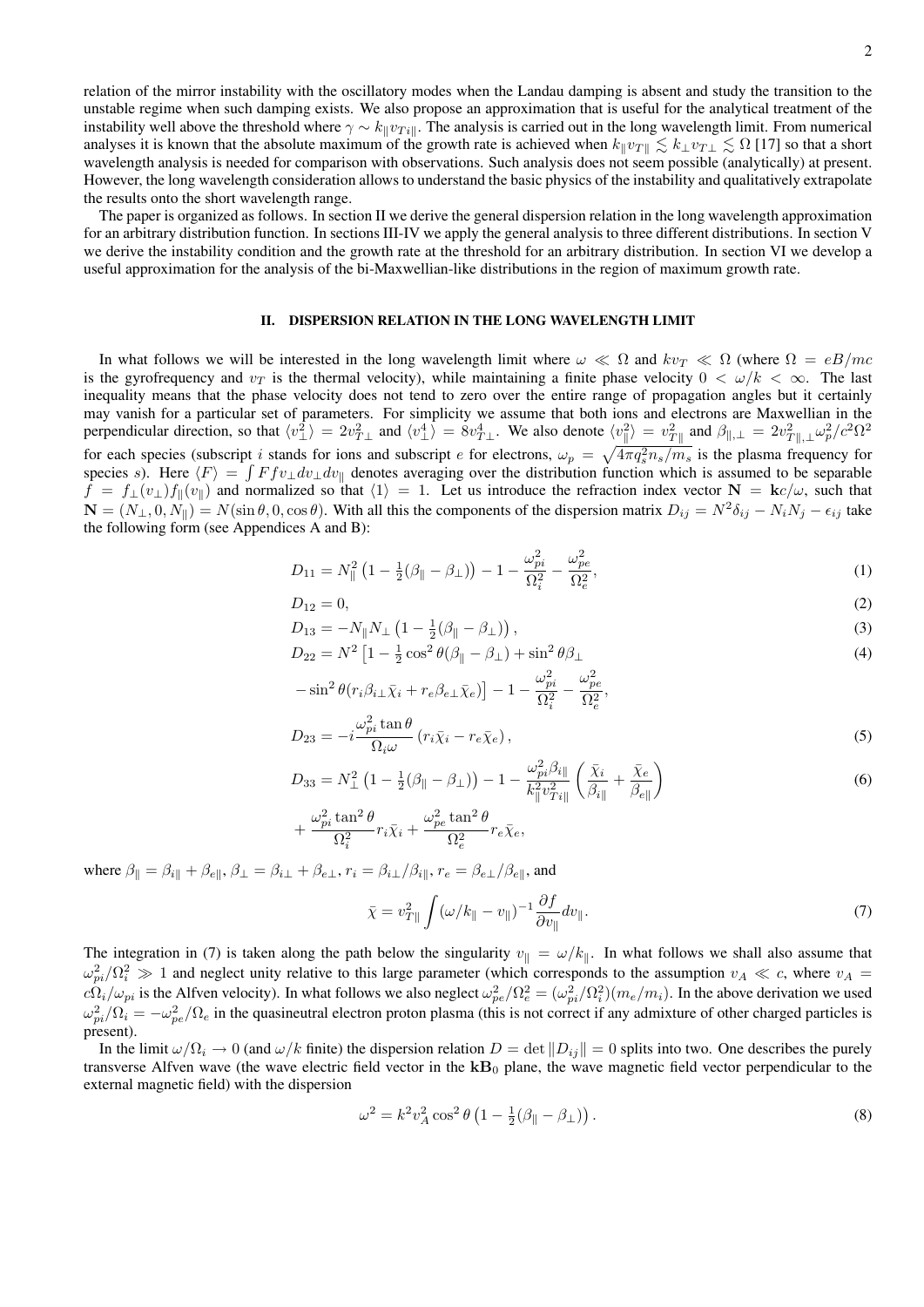In this wave the absolute value of the magnetic field does not change, but the magnetic field rotates.

The second dispersion relation is

$$
\Psi(Z) = \left[2 - \cos^2 \theta (\beta_{\parallel} - \beta_{\perp}) + 2 \sin^2 \theta \beta_{\perp} - 2 \sin^2 \theta (r_i \beta_{i\perp} \bar{\chi}_i + r_e \beta_{e\perp} \bar{\chi}_e) - Z^2 \beta_{i\parallel} \cos^2 \theta \right] \left[ \frac{\bar{\chi}_i}{\beta_{i\parallel}} + \frac{\bar{\chi}_e}{\beta_{e\parallel}} \right] + \sin^2 \theta \left[ r_i \bar{\chi}_i - r_e \bar{\chi}_e \right]^2 = 0,
$$
\n(9)

where we introduce  $Z = \omega/k_{\parallel}v_{Ti\parallel}$  for convenience ( $\omega$  is complex, in general, so that  $Z = W + iG$ ), and  $r_{i,e} = \beta_{i,e}\sqrt{\beta_{i,e}}$ . Eq. (9) describes elliptically polarized waves with all three components of the wave electric field present, so that in general there exists a nonzero component of the wave magnetic field  $B_z = N_{\perp} E_y$  in the direction of the external magnetic field. These waves not only rotate the magnetic field but change its magnitude as well.

The functions  $\bar{\chi}$  play a crucial role in the subsequent analysis. They are defined by the integral containing the distribution function  $f(v_{\parallel})$  and cannot be explicitly calculated without a particular choice of these distributions. It is common to choose f as Maxwellian. In this case  $\bar{\chi}$  is well-known and tabulated but has good asymptotic expansions only for  $|Z| \ll 1$  or  $|Z| \gg 1$  (for electrons  $Z\sqrt{m_e/m_i}(v_{Ti}||/v_{Te}||)$  should be substituted for Z). This restricts possible analytical considerations of the mirror instability to the range  $|Z| \ll 1$ . Yet, numerical analyses [15] show that when the system is well above the instability threshold, the maximum growth rate is achieved in the vicinity of  $|Z| \sim 1$ , which is unavailable to direct theoretical analysis when a Maxwellian is chosen. On the other hand, there are indications that the qualitative features of long waves (instabilities) in the high  $\beta$  plasma more or less sensibly depend on the lowest moments of the distribution function (provided it is sufficiently "normal": smooth, no beams, no holes, etc.). It therefore makes sense to investigate the dispersion relations for a suitably chosen model distribution so that  $\bar{\chi}$  can be calculated and analyzed in the range  $|Z| \sim 1$ . In what follows we shall use three different distributions for these purposes. The waterbag distribution  $f = \Theta(v_0^2 - v_\parallel^2)/2v_0$  will be used for study of the behavior of long wavelength modes and their dependence on the plasma parameters in the absence of Landau damping. Here  $\Theta(x) = 1$  if  $x > 0$ and  $\Theta(x) = 0$  if  $x < 0$ . The hard-bell distribution  $f = 3(v_0^2 - v_\parallel^2)\Theta(v_0^2 - v_\parallel^2)/4v_0^3$  will allow to include the Landau damping effects, and the Lorentz-like distribution  $f = (2v_0^3/\pi)(v_0^2 + v_\parallel^2)^{-2}$  removes the upper limit on the particle velocities. The four distributions (including Maxwellian  $f = (2\pi v_{T\parallel}^2)^{-1/2} \exp(-v_{\parallel}^2/2v_{T\parallel}^2)$ ) mentioned in this paper are shown in Figure 1.



FIG. 1: Waterbag (solid line), hard bell (dashed), Lorentzian (dotted), and Maxwellian (dash-dotted) distributions.

# III. WATERBAG DISTRIBUTION

The waterbag distribution  $f = \Theta(v_0^2 - v_\parallel^2)/2v_0$  is somewhat peculiar since the Landau damping is absent. The analysis of this distribution allows the establishing of the generic relation of the instability to nondamping propagating modes. It is easy to show that in this case

$$
\bar{\chi}_i = \frac{1}{3 - Z^2}, \qquad \bar{\chi}_e = \frac{1}{3 - Z^2 \mu R} \tag{10}
$$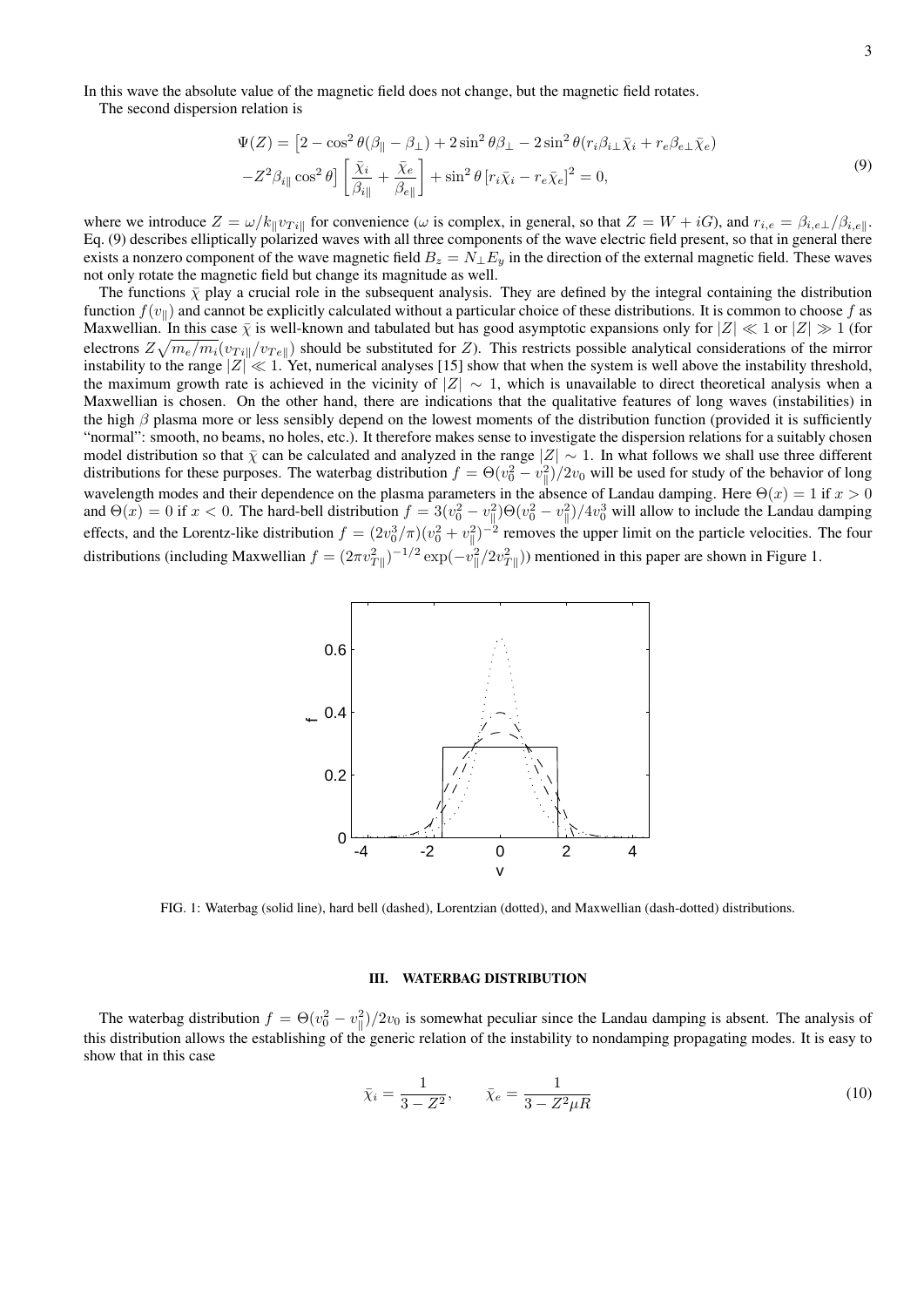Figure 2 shows the mode with the highest phase velocity (fast mode) for the case when  $\beta_{i\parallel} = \beta_{i\perp} = \beta_{e\parallel} = \beta_{e\perp} = 0.1$ 



FIG. 2: Phase velocity of the fast mode as a function of propagation angle for the case of the waterbag distribution with  $\beta_{i\parallel} = \beta_{i\perp} = \beta_{e\parallel}$  $\beta_{e\perp} = 0.1$  and massless bi-Maxwellian electrons.

and with massless bi-Maxwellian electrons. It it worth noting that ions are *not* isotropic since they are Maxwellian in the perpendicular direction and waterbag in the parallel direction. The phase velocity of the fast mode is well above  $v_{Ti}$  so that it does not participate in the mirror instability. We do not consider this mode in the rest of the paper. We do not consider the Alfven mode either. The remaining two low-phase velocity modes are shown in Figure 3 together with  $\omega = k_{\parallel}v_{0i}$  (solid line).



FIG. 3: Phase velocity (diamonds) of the two low-velocity modes as a function of propagation angle for the case of the waterbag distribution  $\mathbb{R}^n$ with  $\beta_{i\parallel} = \beta_{i\perp} = \beta_{e\parallel} = \beta_{e\perp} = 0.1$  and massless bi-Maxwellian electrons. The solid line is  $\omega = \sqrt{a_i k_{\parallel} v_{\text{tri}}} = k_{\parallel} v_{0i}$ .

For the upper curve the resonance  $v_{\parallel} = \omega/k_{\parallel}$  is impossible. This is the waterbag analog of the slow mode. The lower mode is inside the resonant region and would damp if there were a nonzero  $\partial f/\partial v_{\parallel}$ . Figure 2 and all subsequent figures are plotted for  $\omega \ll \Omega$  and  $kv_T \ll \Omega$ .

Figure 4 shows the same two modes but in the case  $\beta_{i\parallel} = \beta_{i\perp} = \beta_{e\perp} = \beta_{e\perp} = 0.5$ . There is not much difference in the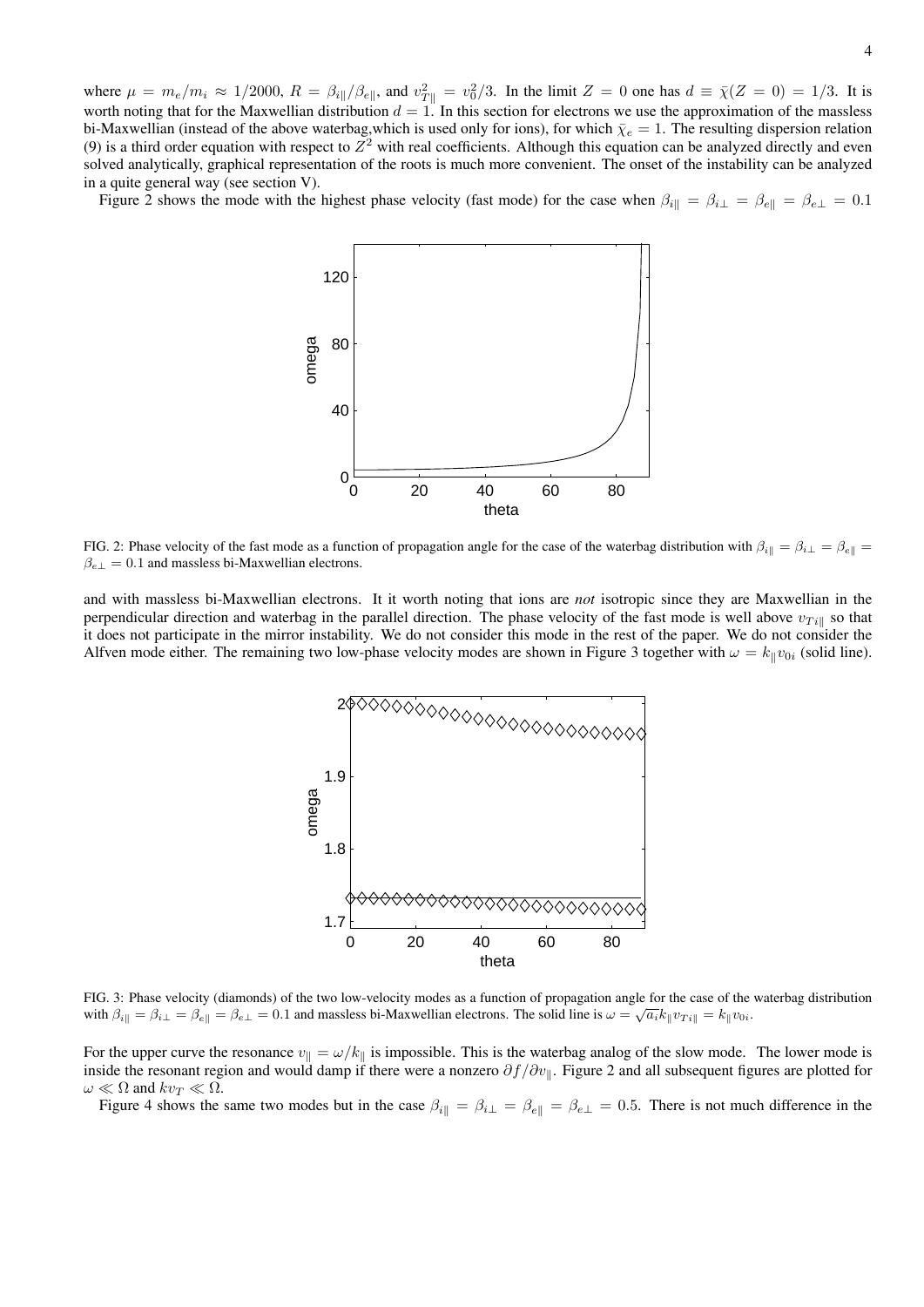

FIG. 4: Phase velocity (diamonds) of the two low-velocity modes as a function of propagation angle for the case of the waterbag distribution with  $\beta_{i\parallel} = \beta_{i\perp} = \beta_{e\parallel} = \beta_{e\perp} = 0.5$  and massless bi-Maxwellian electrons. The solid line is  $\omega = \sqrt{a_i k_{\parallel} v_{\text{tri}}} = k_{\parallel} v_{0i}$ .

behavior of the two modes for these two cases, except a little stronger decrease of the phase velocities towards the perpendicular propagation regime in the higher  $\beta_{\perp}$  case.

Figure 5 shows the behavior of the two modes in the anisotropic case  $\beta_{i\parallel} = \beta_{e\parallel} = 0.1$ ,  $\beta_{i\perp} = \beta_{e\perp} = 0.5$ , and bi-Maxwellian



FIG. 5: Behavior of the two low-velocity modes as a function of propagation angle for the case of the waterbag distribution with  $\beta_{i\parallel} = \beta_{e\parallel}$  $0.1, \beta_{i\perp} = \beta_{e\perp} = 0.5$ , and massless bi-Maxwellian electrons. Diamonds mark the modes in the range where their frequencies are purely real, stars show the growth rate of the aperiodic instability.

electrons. The lower mode now remains purely propagating mode for smaller angles (diamonds) but turns into an aperiodic instability for larger angles of propagation (stars). The obvious conclusion from Figure 5 is that the unstable mode has its propagation counterpart for the smaller angles of propagation. The relative growth rate  $G = \gamma/k_{\parallel}v_{Ti\parallel} \sim 1$  is large in the whole range of instability, so that the approximation  $G \ll 1$  [18] is not applicable.

It is of interest to compare this case with the massless waterbag electrons  $\bar{\chi}_e = 1/3$ . The corresponding curves in Figure 6 show that there is no instability in this case. Thus, the analysis of the waterbag distribution shows that (a) there is, in general, a propagating counterpart of the mirror instability if Landau damping is absent, (b) the instability threshold and growth rate are sensitive to the details of the distribution and not only to the second moment (see the explanation in section V), and (c) the instability is aperiodic, that is, in the unstable range  $W = 0$  and  $G > 0$ . It can be shown that the last feature is generally valid unless the distribution function is very peculiar (see Appendix C).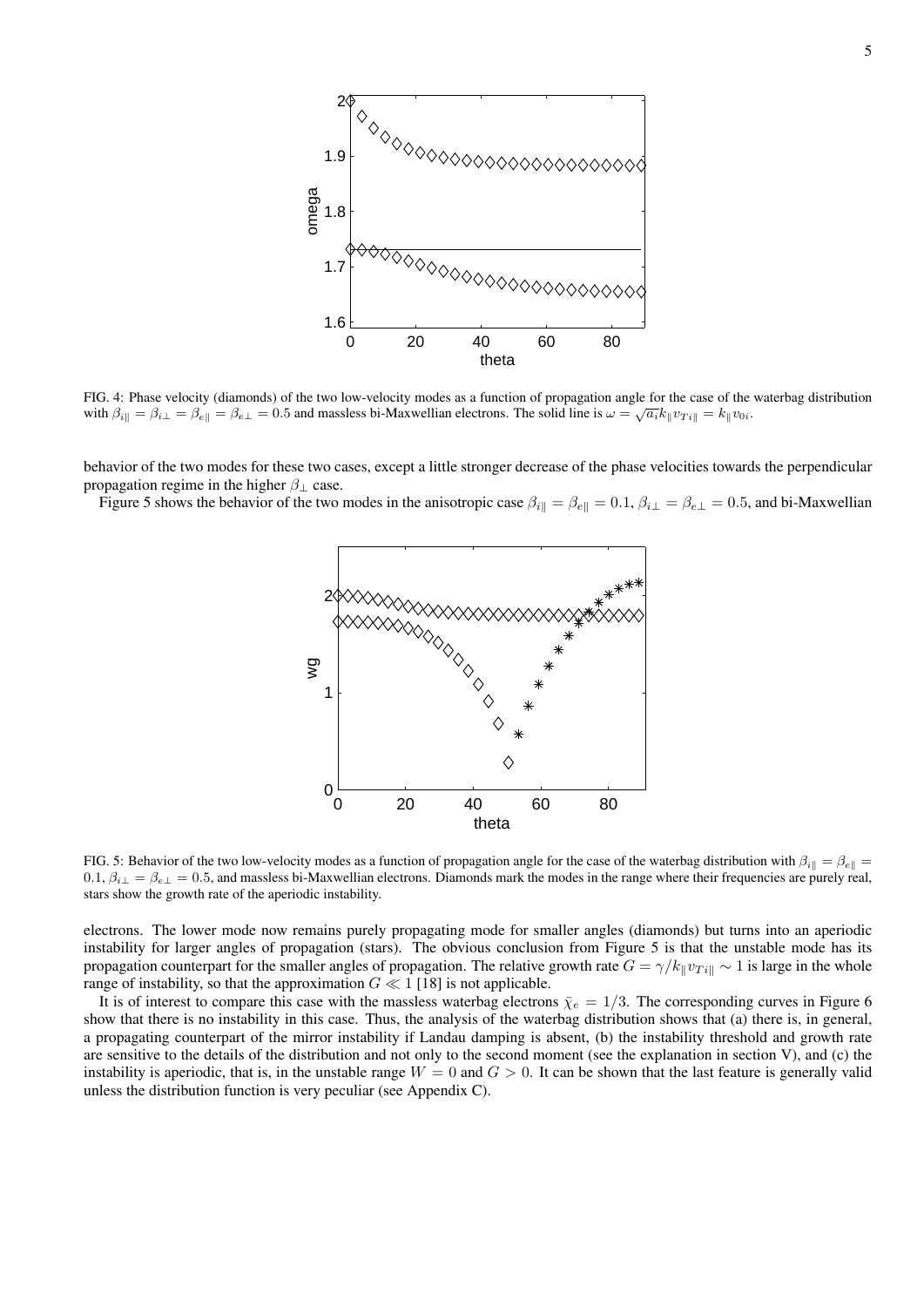

FIG. 6: Behavior of the two low-velocity modes as a function of propagation angle for the case of the waterbag distribution with  $\beta_{i\parallel} = \beta_{e\parallel}$  $0.1, \beta_{i\perp} = \beta_{e\perp} = 0.5$ , and waterbag electrons,  $d_e = 1/3$ . There is no instability.

#### IV. HARD-BELL AND LORENTZIAN DISTRIBUTIONS

The waterbag distribution does not allow Landau damping since  $\partial f/\partial v_{\parallel} = 0$  everywhere. In order to get rid of this restriction we consider the hard-bell distribution  $f = 3(v_0^2 - v_0^2) \Theta(v_0^2 - v_0^2)/4v_0^3$ , which has nonzero derivative but is is compact  $(f = 0$ for  $|v_{\parallel}| > v_0$ ). In this case

$$
\bar{\chi}_i = \frac{3}{5} \left[ 1 + \frac{Z}{4\sqrt{5}} \ln \frac{(\sqrt{5} - W)^2 + G^2}{(\sqrt{5} + W)^2 + G^2} + \frac{iZ}{2\sqrt{5}} \left( \arctan \frac{\sqrt{5} - W}{G} + \arctan \frac{\sqrt{5} + W}{G} \right) \right],
$$
\n(11)

where  $Z = W + iG$ , W and G being real,  $G > 0$ , and  $v_0^2 = 5v_{T}^2$ . The corresponding  $d = \overline{\chi}(Z = 0) = 3/5$ . The corresponding expression for  $\bar{\chi}_e$  is obtained from (11) by substitution  $Z \to Z\sqrt{\mu R}$ .

In order to analyze non-compact distributions too we shall consider the Lorentzian distribution  $f = (2v_0^3/\pi)(v_0^2 + v_{\parallel}^2)^{-2}$ . In this case

$$
\bar{\chi}_i = \frac{16iZ}{(1+Z^2)^3} + \frac{3i}{i-Z} - \frac{2Z}{(i-Z)^3} + \frac{3iZ}{(i-Z)^2},\tag{12}
$$

with  $v_0^2 = v_{T\parallel}^2$  and  $d = 3$ . Again,  $\bar{\chi}_e$  is obtained by substitution  $Z \to Z \sqrt{\mu R}$ .

We shall also compare the results for these distributions with the bi-Maxwellian. In this case there is no compact analytical expression for  $\chi$  and we use direct numerical calculation.

In what follows we are interested only in the unstable region. The "subparticle" mode is expected to be strongly damped in the propagation range. The "superparticle" mode is not damped in the hard-bell case and almost not damped in the Lorentzian case.

As the first set of parameters for the unstable regime we choose  $\beta_{i\parallel} = \beta_{e\parallel} = 0.1$ ,  $\beta_{i\perp} = \beta_{e\perp} = 0.5$ , and massless bi-Maxwellian electrons  $\bar{\chi}_e = 1$ . Figure 7 shows the growth rates for the three distributions. The highest growth rate is for the Lorentzian, the lowest is for the waterbag. Figure 8 shows the same growth rates as in Figure 7 but normalized by  $kv_{Ti||}$  which allows to compare growth rates of the modes with the same wavenumber  $k$  and different angles of propagation. It is seen that the maximum growth rates is achieved approximately at  $\theta \approx 50-60^\circ$  for all distributions, moving sllightly towards smalles angles for Maxwellian and Lorentzian. The threshold angle moves substantially towards more quasiparallel regimes for distributions with stronger tails (Maxwellian and Lorentzian).

Figure 9 shows the dependence of the growth rate on  $\beta_{\perp}$  for the same anisotropy ratio and when  $\beta_{i\perp}/\beta_{e\perp} = \beta_{i\parallel}/\beta_{e\parallel} = 1$ remain constant. Both curves correspond to the waterbag ions and massless bi-Maxwellian electrons. Diamonds stand for the same parameters as in Figure 5, crosses correspond to  $\beta_{i\perp} = 1$  and  $\beta_{i\parallel} = 0.2$ . The instability is stronger for higher  $\beta_{\perp}$ .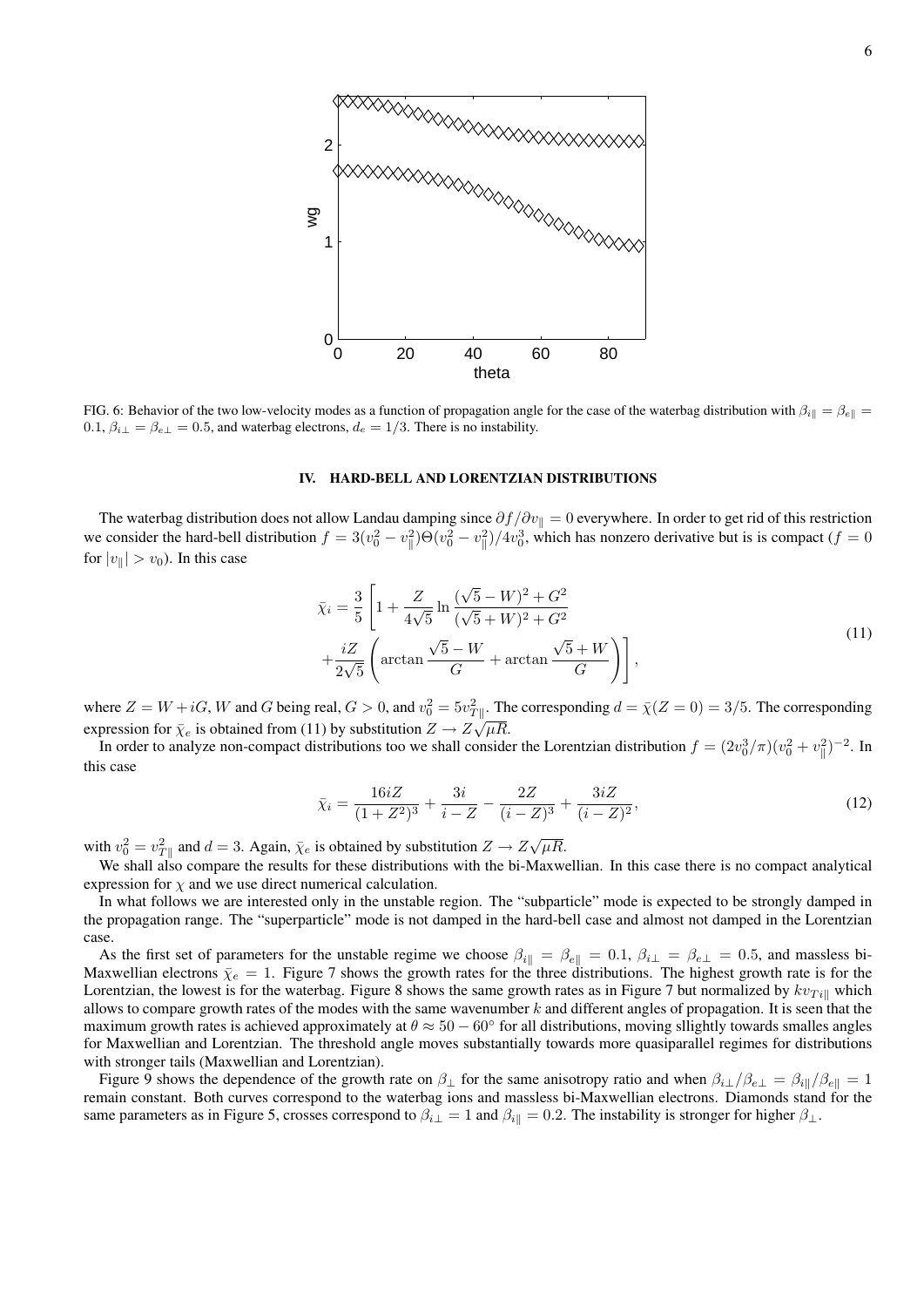

FIG. 7: Growth rates for the mirror instability in the case of  $\beta_{i\parallel} = \beta_{e\parallel} = 0.1$ ,  $\beta_{i\perp} = \beta_{e\perp} = 0.5$ , and massless bi-Maxwellian electrons  $d_e = 1$ , and four different distributions: waterbag (diamonds), hard-bell (crosses), Lorentzian (circles), and bi-Maxwellian (triangles).



FIG. 8: Growth rates for the mirror instability in the case of  $\beta_{i\parallel} = \beta_{e\parallel} = 0.1$ ,  $\beta_{i\perp} = \beta_{e\perp} = 0.5$ , and massless bi-Maxwellian electrons  $d_e =$ 1, and four different distributions: waterbag (diamonds), hard-bell (crosses), Lorentzian (circles), and bi-Maxwellian (triangles), normalized by  $kv_{Ti\parallel}$ .

In the previous analysis we always used the approximation of massless bi-Maxwellian distribution corresponding to  $\chi_e = 1$ . Figures 10 and 11 show the growth rate of the instability when the electron distributions are chosen in the same form as the ion distributions. The waterbag distributions become stable, while the growth rate in the case of Lorentzian drastically increases. The ratio of the maximum growth rates shown in Figures 8 and 11 roughly corresponds to  $d_e = \chi_e(Z = 0)$  which shows that the maximum growth rate depends significantly on electrons (see sections V and VI).

For other combinations of ion and electron distributions the ratios may be even greater as is seen in Figure 12, where diamonds correspond to waterbag ions and massless bi-Maxwellian electrons, while circles correspond to waterbag ions and Lorentzian electrons. The  $\beta$  parameters are the same for both cases.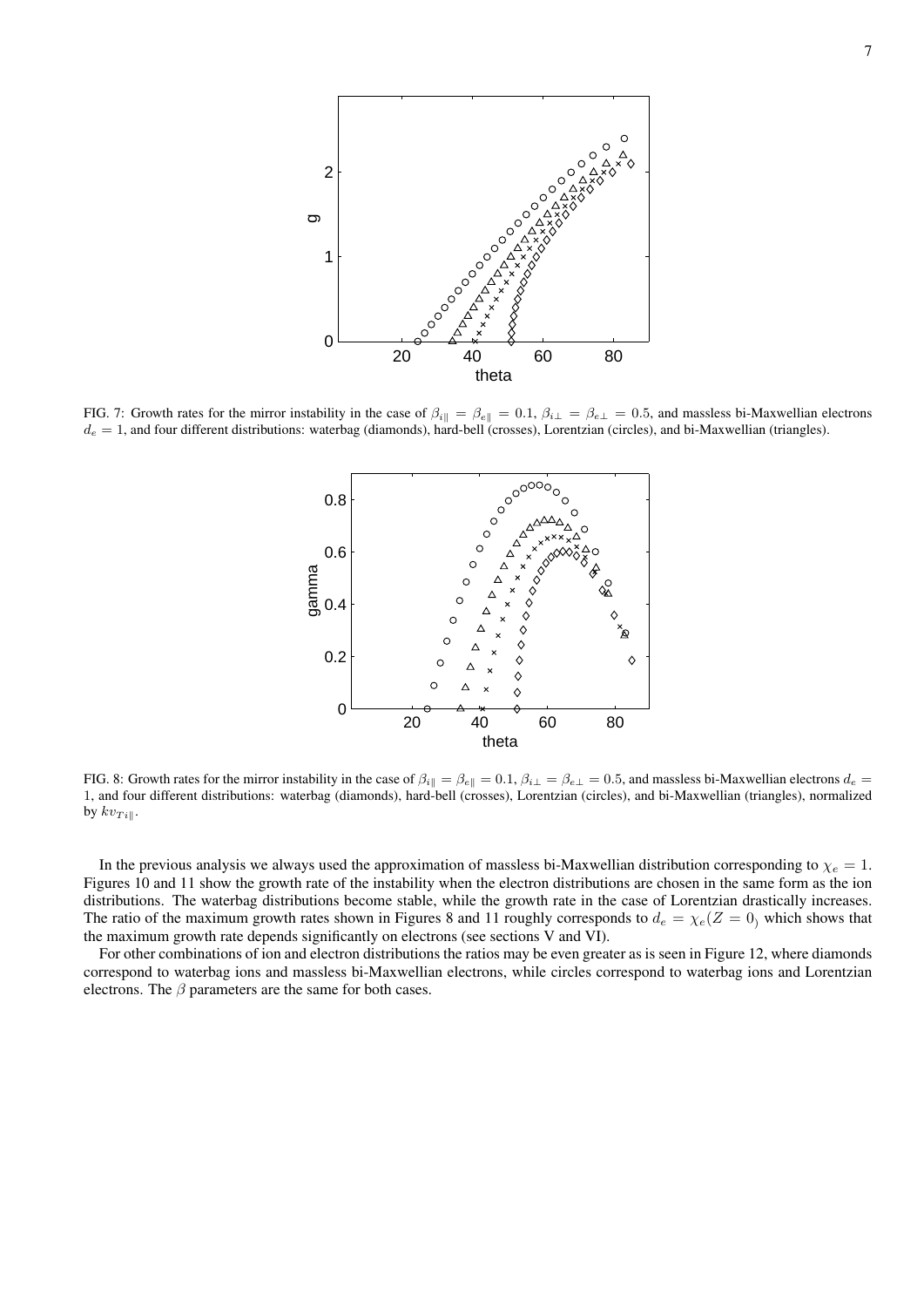

FIG. 9: Dependence of the growth rate on  $\beta_{\perp}$  for waterbag ions and massless bi-Maxwellian electrons: diamonds correspond to  $\beta_{i\parallel} = \beta_{e\parallel}$ 0.1,  $\beta_{i\perp} = \beta_{e\perp} = 0.5$ , crosses correspond to  $\beta_{i\parallel} = \beta_{e\parallel} = 0.2$ ,  $\beta_{i\perp} = \beta_{e\perp} = 1$ .



FIG. 10: Growth rates for the mirror instability in the case of  $\beta_{i\parallel} = \beta_{e\parallel} = 0.1$ ,  $\beta_{i\perp} = \beta_{e\perp} = 0.5$ , and three different combinations: hard-bell ions and electrons (crosses), Lorentzian ions and electrons (circles), and bi-Maxwellian ions and (massive) electrons (triangles).

### V. NEAR THE THRESHOLD

It is possible to obtain general results just above the threshold of the instability, where  $Z = iG \to +0$ . For  $f = f(v^2)$  it is easy to show

$$
\chi = \int \frac{1}{iG - v_{\parallel}} \frac{\partial f}{\partial v_{\parallel}} dv_{\parallel}
$$
  
= 
$$
- \int \frac{v_{\parallel}}{v_{\parallel}^2 + G^2} \frac{\partial f}{\partial v_{\parallel}} dv_{\parallel} = - \int \frac{df}{d\mathcal{E}} dv_{\parallel} + G \int \frac{G}{v_{\parallel}^2 + G^2} \frac{df}{d\mathcal{E}} dv_{\parallel}
$$
  
= 
$$
- \int \frac{df}{d\mathcal{E}} dv_{\parallel} + \pi G \frac{df}{d\mathcal{E}} |_{v_{\parallel} = 0} = d - \kappa G,
$$
 (13)

where  $\mathcal{E} = v_{\parallel}^2/2$  is the energy (per unit mass). Substituting this into (9) and neglecting all terms of the order  $Z^2$  and higher, one has

$$
G = -A/B,\tag{14}
$$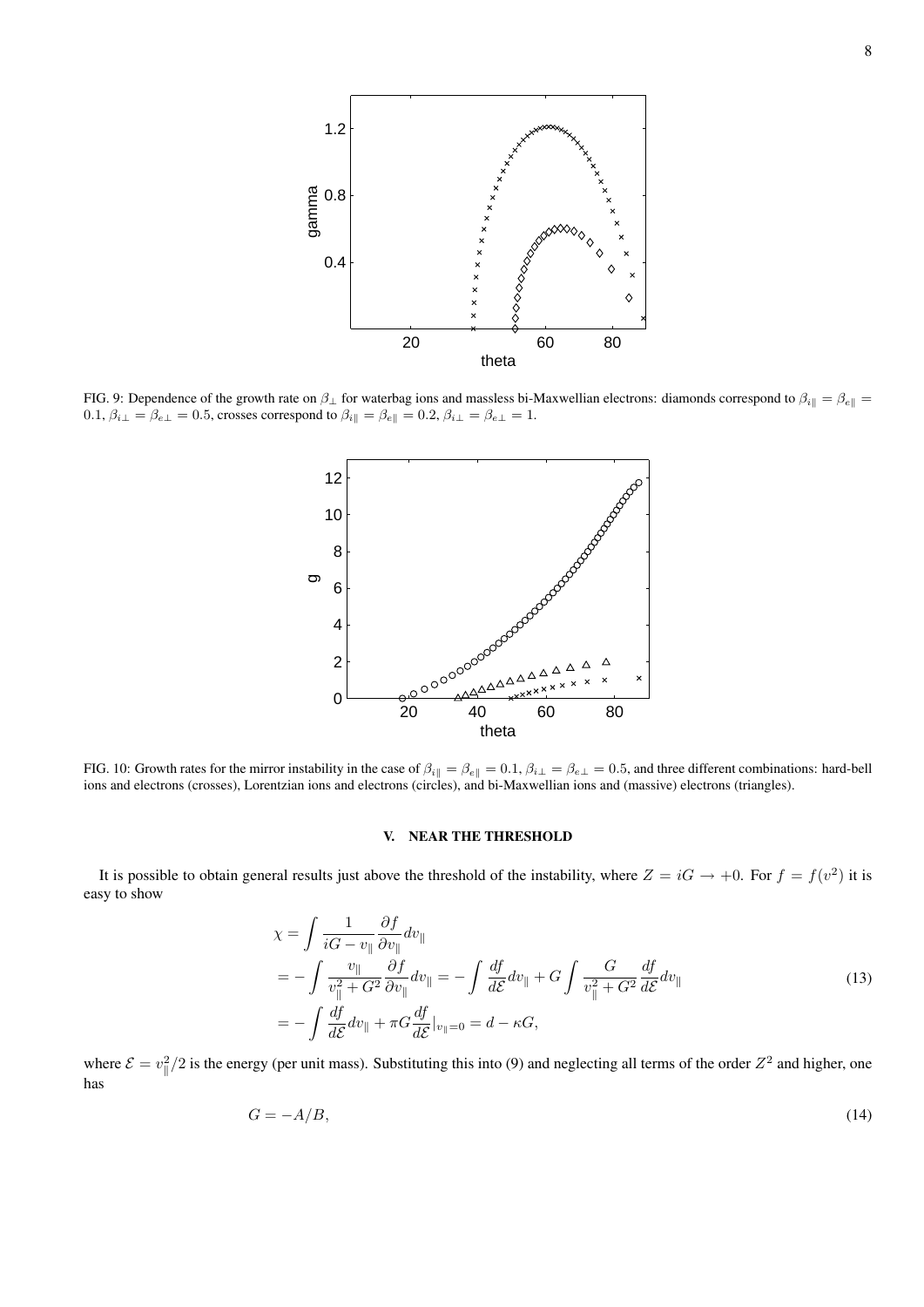

FIG. 11: Same as in Figure 10 but normalized by  $kv_{Ti\parallel}$ .



FIG. 12: Growth rates for the mirror instability in the case of  $\beta_{i\parallel} = \beta_{e\parallel} = 0.1$ ,  $\beta_{i\perp} = \beta_{e\perp} = 0.5$ , waterbag ions and two different electron distributions: massless bi-Maxwellian (diamonds) and Lorentzian (circles).

$$
A = \left[2 - \cos^2\theta(\beta_{\parallel} - \beta_{\perp}) + 2\sin^2\theta\beta_{\perp} - 2\sin^2\theta(r_i\beta_{i\perp}d_i + r_e\beta_{e\perp}d_e)\right] \left(\frac{d_i}{\beta_{i\parallel}} + \frac{d_e}{\beta_{e\parallel}}\right) + \sin^2\theta(r_i d_i - r_e d_e)^2,
$$
\n
$$
B = -\frac{\kappa_i}{\beta_{i\parallel}}\left[2 - \cos^2\theta(\beta_{\parallel} - \beta_{\perp}) + 2\sin^2\theta\beta_{\perp} - 2\sin^2\theta(r_i\beta_{i\perp}d_i + r_e\beta_{e\perp}d_e)\right] + 2\sin^2\theta r_i\beta_{i\perp}\kappa_i \left(\frac{d_i}{\beta_{i\parallel}} + \frac{d_e}{\beta_{e\parallel}}\right) - 2\sin^2\theta \kappa_i(r_i d_i - r_e d_e),
$$
\n(16)

where we neglected  $\kappa_e \sim \kappa_i \sqrt{m_e/m_i}$ . The instability threshold for a given  $\theta$  is found from the condition  $G = 0$ , that is,  $A = 0$ , which gives

$$
2 + \beta_{\perp} - \beta_{\parallel} + \sin^2 \theta [\beta_{\parallel} + \beta_{\perp} - 2(r_i \beta_{i\perp} d_i + r_e \beta_{e\perp} d_e) + (r_i d_i - r_e d_e)^2 / (d_i / \beta_{i\parallel} + d_e / \beta_{e\parallel})] = 0.
$$
\n(17)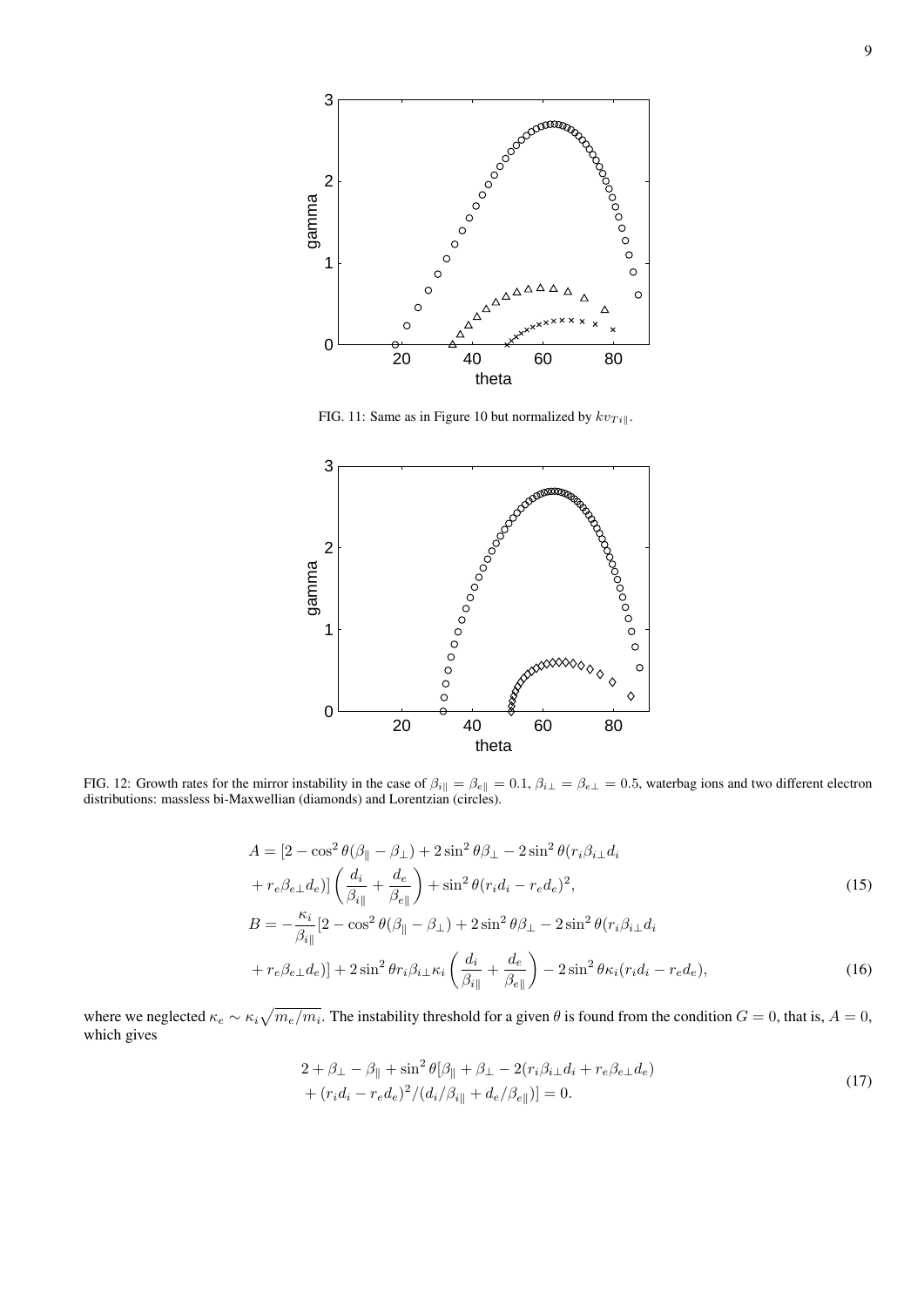Since  $0 \le \sin^2 \theta \le 1$ , the global instability criterion becomes (in the assumption that  $2 + \beta_{\perp} > \beta_{\parallel}$ ):

$$
2(r_i\beta_{i\perp}d_i + r_e\beta_{e\perp}d_e) - 2 - 2\beta_{\perp} - (r_i d_i - r_e d_e)^2 \left(\frac{d_i}{\beta_{i\parallel}} + \frac{d_e}{\beta_{e\parallel}}\right)^{-1} > 0.
$$
 (18)

When  $r_e = r_i = \beta_{\perp}/\beta_{\parallel}$  and  $d_e = d_i = d$ , one gets

$$
\frac{d\beta_{\perp}}{\beta_{\parallel}} > 1 + \frac{1}{\beta_{\perp}}.\tag{19}
$$

This condition is harder for more compact distributions ( $d = 1/3$  for waterbag and  $d = 3/5$  for hard-bell) and softer for distributions with long tails ( $d = 1$  for Maxwellian and  $d = 3$  for Lorentzian). The global instability condition (18) can be written in a more symmetric form as follows:

$$
(r_i d_i + r_e d_e)^2 + \frac{2(\beta_{i\perp}^2 + \beta_{e\perp}^2) d_e d_i}{\beta_{i\parallel} \beta_{e\parallel}}
$$
  

$$
-2(1 + \beta_{\perp}) \left(\frac{d_e}{\beta_{e\parallel}} + \frac{d_i}{\beta_{i\parallel}}\right) > 0
$$
 (20)

which emphasizes the symmetric role of ions and electrons in the instability onset (cf. Pokhotelov et al. [20]).

Indeed, near the threshold  $\gamma/k_{\parallel}v_{\perp\parallel}\ll 1$  and the response of both electrons and ions is adiabatic, that is, their inertia does not play any role. In these circumstances the mass of the particle is of not importance. Their role in the response to the parallel electric field is, however, antisymmetric because of the different signs of the charge: the adiabatic response is obtained from  $eE_z - (1/n)(dp/dz) = eE_z - ik_{\parallel}p/n = 0$ . The parallel response plays a crucial role in the instability development. As is known the instability occurs because of the breakdown of the local frozen-in condition and efficient drag of particles out of the field enhancement into the field depletion region [18–20]. Thus, when the magnetic field is perturbed,  $B_z = B_0 + \delta B_z$ , the perturbation of the density of the species s is

$$
\frac{\delta n_s}{n_{0s}} = \frac{\delta B_z}{B_0} + \frac{\delta n_s^{\text{(ext)}}}{n_{0s}},\tag{21}
$$

where  $\delta n_s^{(ext)}$  is due to the motion along the field lines. In the adiabatic regime  $\gamma/k_{\parallel}v_{T\parallel}\ll 1$  this change can be considered as a quasistatic response to the effective potential  $\phi_{\text{eff}} = \phi + \mu_s \delta B_z / q_s$ , where  $\phi$  is the electrostatic potential,  $\mu_s = \langle v_\perp^2 \rangle_s / 2B_0$  is the average magnetic moment, and  $q_s$  is the charge of the species. The density response to this effective potential can be found from the reduced Vlasov equation for the distribution function perturbation  $\delta f_s$  of the species s ( $f_s$  is the unperturbed ditribution function)

$$
\frac{\partial \delta f_s}{\partial t} + v_{\parallel} \frac{\partial \delta f_s}{\partial z} = q_s \frac{\partial \phi_{\text{eff}}}{\partial z} \frac{\partial f_s}{\partial v_{\parallel}},\tag{22}
$$

which for  $\partial/\partial t = \gamma$  and  $\partial/\partial z = ik_{\parallel}$  gives

$$
\frac{\delta n_s^{(\text{ext})}}{n_{0s}} = q_s \phi_{\text{eff}} \int \frac{ik_{\parallel}}{\gamma + ik_{\parallel} v_{\parallel}} \frac{\partial f_s}{\partial v_{\parallel}} dv_{\parallel}. \tag{23}
$$

It is easy to see that in the adiabatic regime near the threshold of the instability,  $\gamma \to 0$ , this expression reduces to the following

$$
\frac{\delta n_s^{\text{(ext)}}}{n_{0s}} = -\frac{q_s \phi_{\text{eff}}}{4\pi n_{0s} q_s^2 r_D^2},\tag{24}
$$

where  $r_D$  is the Debye length calculated with the parallel distribution function. It is easy to see that  $r_D^2 = v_{T\parallel}^2 / \omega_p^2 d$ , where  $d = \bar{\chi}(Z=0)$ . The electrostatic potential  $\phi$  can be excluded using the quasineutrality condition  $\delta n_e = \delta n_i$ , which eventually gives

$$
\frac{\delta n}{n} = \frac{\delta B_z}{B_0} \left[ 1 - \frac{T_{e\perp} + T_{i\perp}}{4\pi e^2 n_0 (r_{De}^2 + r_{Di}^2)} \right],\tag{25}
$$

where we have taken into account that  $\mu = T_1/B_0$ . Eq. (25) shows that smaller Debye lengths  $r_D$  (larger d) result in the stronger drag of the particles into the weak field region, thus reducing the kinetic pressure response to the magnetic field enhancement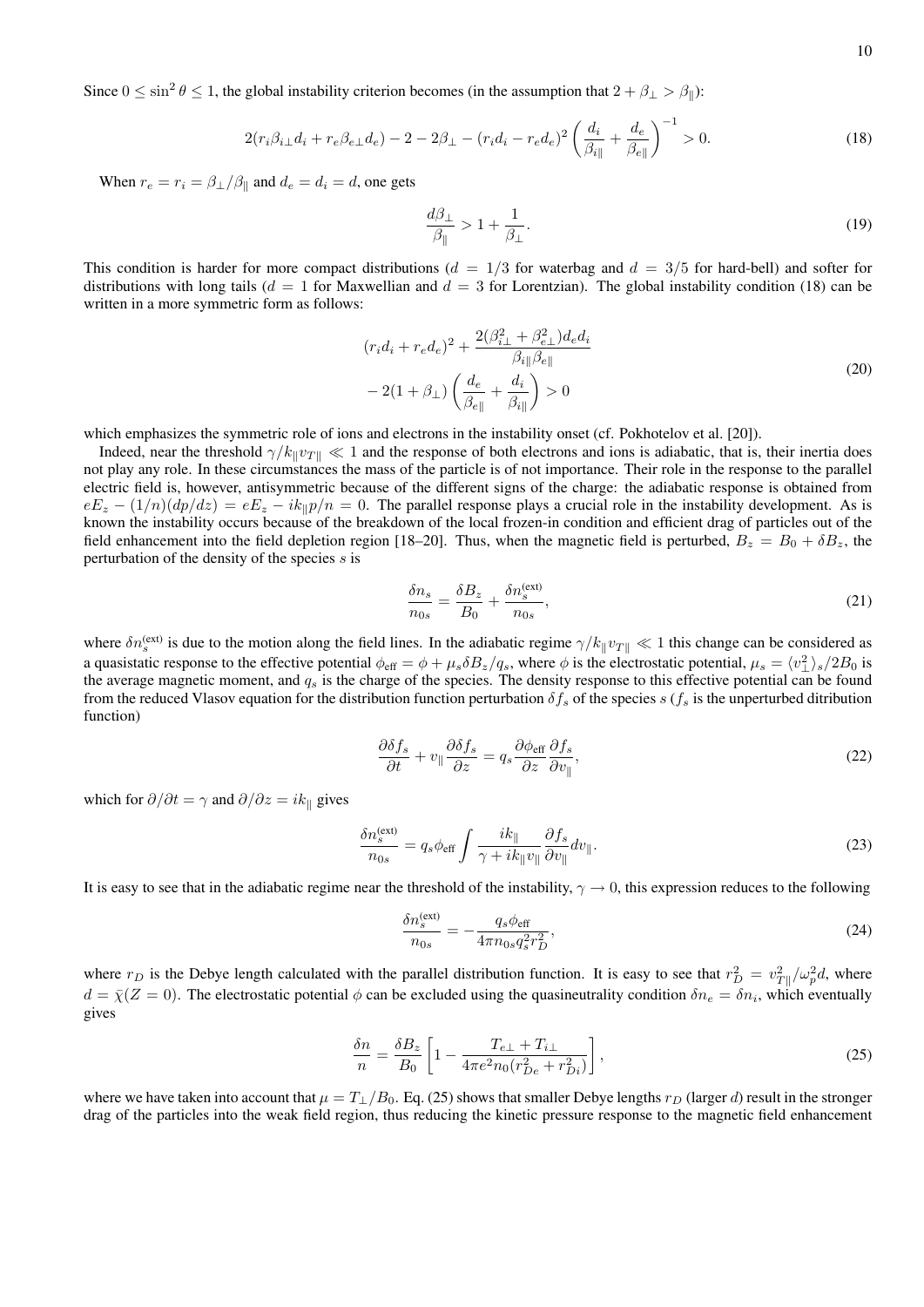and supporting instability. Therefore, stronger Debye screening (larger  $d$ ) would lower the instability threshold, in agreement with that found from rigorous calculations. This effect is responsible for the disappearance of the mirror instability in the case of waterbag ions and waterbag electrons considered in section III.

It is worth noting that for bi-Maxwellian distributions Eq. (25) takes the following form:

$$
\frac{\delta n}{n} = \frac{\delta B_z}{B_0} \left[ 1 - \frac{T_{e\perp} + T_{i\perp}}{T_{e\parallel} + T_{i\parallel}} \right],\tag{26}
$$

and in the case  $T_{e\perp} = T_{e\parallel}$  reproduces the expression found by Pantellini and Schwartz [19].

From (14)–(16) it is easily seen that the growth rate is inversely proportional to  $\kappa_i = -\pi (df/d\mathcal{E})|_{v_{\parallel}=0}$ , and not to the number of particles with  $v_{\parallel} = 0$  (cf. Southwood and Kivelson [18]). The latter is correct for the bi-Maxwellian distribution since  $(df/dE) \propto f$  in this case. For other distributions this relation may well be wrong (see also Rose [23] for stability of mirror modes for general distribution functions). For example, for the waterbag distribution  $(df/dE)|_{v_{\parallel}=0} = 0$  and higher order terms should be retained to investigate the behavior near the threshold. It is easy to see from (13) that in this case  $\bar{\chi} = d - \alpha G^2$ , where  $\alpha = -\int v_\parallel^{-2} (df/d\mathcal{E}) dv_\parallel$  is well-defined. The dispersion relation (9) becomes then a first order equation for  $G^2$ , which has one positive solution near the threshold. It is clear that in this case the growth rate is determined by the whole distribution and not only by the behavior at  $v_{\parallel} = 0$ .

#### VI. HYDRODYNAMICAL REGIME

The previous analysis shows that maximum Z is of the order of unity or larger (unless the plasma is close to the stability threshold), which means that ions no longer respond adiabatically to the magnetic field enhancements and their inertia begins to play an important role. This also means that it is the thermal particles of the ion distribution body with  $v \sim v_{Ti}$  that are mainly responsible for the instability development and not only the group of resonant particles with  $v_{\parallel} = 0$ . Figure 10 shows that for some distributions the instability may be very fast so that the electron inertia should be taken into account.

The previous analysis gives a clue to the treatment of the instability in the range of maximum growth rates, where  $G \geq 1$ . Let us assume that the distribution function is such that  $v_{\parallel} f(v_{\parallel})$  has a sharp maximum at some  $v_m \sim v_{T\parallel}$ . An example of a distribution of this kind is the Maxwellian  $f_i = (1/\sqrt{2\pi}v_{Ti}||) \exp(-v_{\parallel}^2/2v_{Ti}^2||)$  for which there was no good approximation for  $\overline{\chi}$  in the range  $|Z| \sim 1$  so far. For the aperiodic mirror instability with  $Z = i\overline{G}, G > 0$ , one has

$$
\bar{\chi} = \int \frac{1}{iG - v_{\parallel}} \frac{\partial f}{\partial v_{\parallel}} dv_{\parallel} = -\int \frac{1}{G^2 + v_{\parallel}^2} v_{\parallel} \frac{\partial f}{\partial v_{\parallel}} dv_{\parallel}. \tag{27}
$$

The physical sense of this expression is that the dynamical plasma response to the fast growing perturbations [24] should be substituted for the static one (see section V).

For  $v_m \sim 1 \lesssim G(v_m$  is normalized on  $v_{T\parallel}$ ) the function  $(G^2 + v_{\parallel}^2)^{-1}$  varies slowly in the vicinity of the maximum of  $v_{\parallel}(\partial f/\partial v_{\parallel})$ , so that one may approximate

$$
\bar{\chi} = -\frac{1}{G^2 + v_m^2} \int v_{\parallel} \frac{\partial f}{\partial v_{\parallel}} dv_{\parallel} = \frac{1}{G^2 + v_m^2}.
$$
\n(28)

Figure 13 shows the comparison of the numerically found  $\bar{\chi}$  for the Maxwellian distribution ( $v_m^2 = 2$ ) and  $Z = iG, G > 0$  with the approximation (28). The approximation proves to be very good for  $G \ge 1$  and is only a factor 2 smaller at  $G \to 0$ . Figure 14 shows a similar comparison for a Lorentzian. Now the maximum growth rate can be obtained by substituting  $\bar{\chi}_i = 1/(G^2 + v_{mi}^2)$ in (9). If G is expected to be high, so that  $G^2R\mu \sim 1$ , as it occurs for the Lorentzian  $e-i$  distributions in Figure 10, the electron inertia should be also taken into account by substituting  $\bar{\chi}_e = 1/(G^2 R\mu + v_{me}^2)$ . If, however, the growth rates are relatively modest (as in other cases studied in the present paper), the electrons still respond adiabatically and  $\bar{\chi}_e = d_e$ . In the last case (9) turns into a third order equation with respect to  $G^2$ . Finding the maximum growth rate from this equation is a technical problem. The physical sense of the above approximation is that it is the paticles with  $v_{\parallel} \sim v_m$  which conribute mainly to the dynamical screening. The higher is  $v_m$  the weaker is the screening [24]. As is shown in section V screening plays the destabilizing role, so that we can expect that smaller  $v_m$  would correspond to higher growth rates. This can be seen already from Figure 8 where the growth rate for the Lorentzian ions,  $v_m^2 = 0.5$ , is larger than the growth rate for the Maxwellian,  $v_m^2 = 2$  (with the same massless Maxwellian electrons). Figure 15 shows the comparison of the growth rates obtained with the proposed approximation for several  $v_m^2 = 2$  (diamonds), 1.5 (crosses), 1 (triangles), 0.5 (circles), and massless Maxwellian electrons. Different  $v_m$  model different shapes of the distribution function. The parameters chosen are  $\beta_{i\perp} = \beta_{e\perp} = 0.5$ ,  $\beta_{i\parallel} = \beta_{e\parallel} = 0.1$ . As expected the decrease of  $v_m$  results in the increase of the maximum growth rate.

Finally, Figure 16 shows the comparison of the growth rates obtained directly and with the above approximation for Maxwellian (diamonds and crosses) and Lorentzian (triangles and circles) distributions, for the same parameter set. The agreement is quite satisfactory.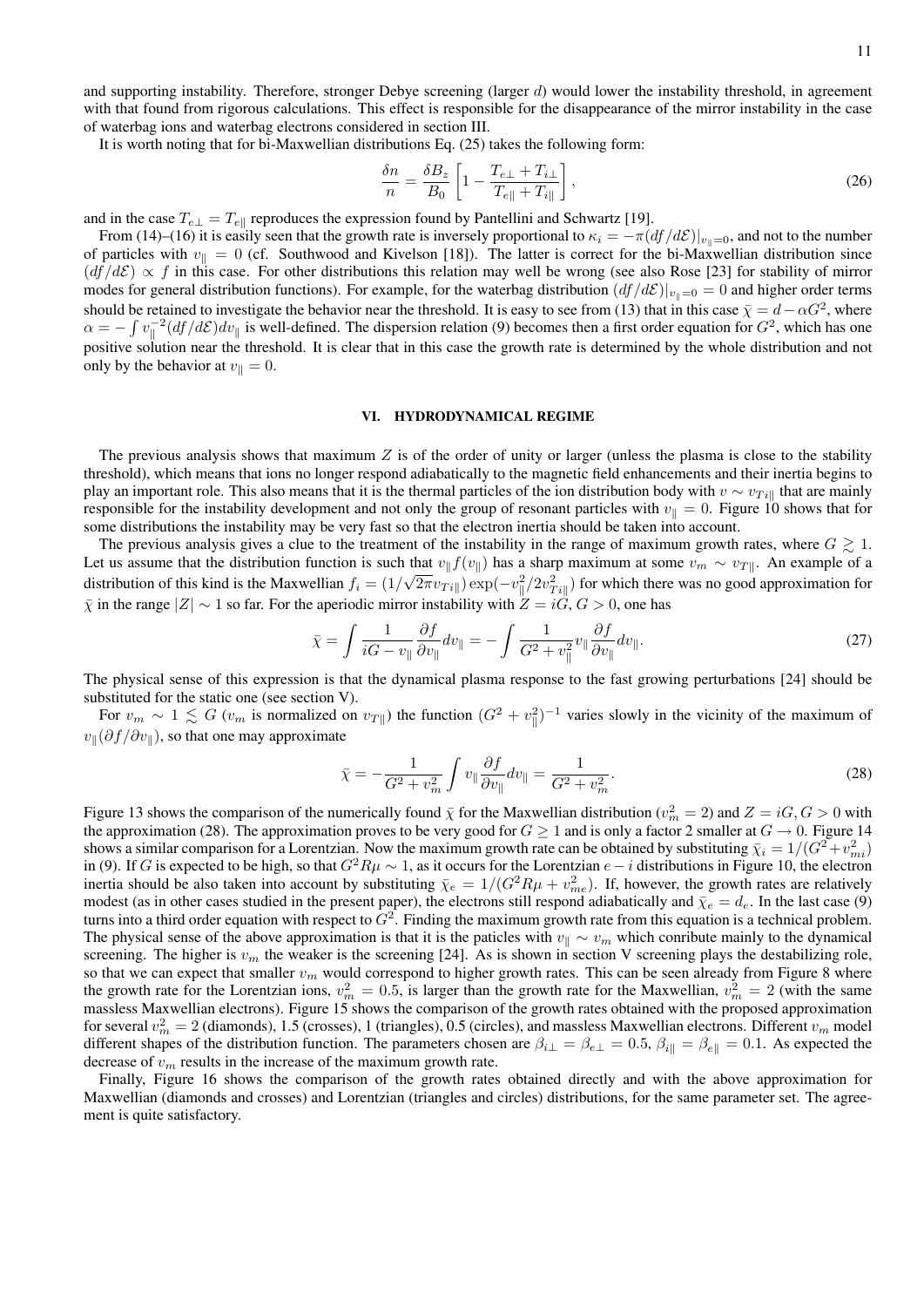

FIG. 13: Approximation of  $\chi(G)$  for the Maxwellian distribution. The numerically calculated  $\chi(G)$  (solid line) is compared to  $\chi = (G^2 + 2)^{-1}$ (crosses).



FIG. 14: Approximation of  $\chi(G)$  for the Lorentzian distribution. The numerically calculated  $\chi(G)$  (solid line) is compared to  $\chi = (G^2 +$  $(0.5)^{-1}$  (crosses).

### VII. CONCLUSIONS

We have derived the most general dispersion relation for long wavelength modes in hot plasmas. We have derived the general mirror instability condition for arbitrary ion and electron distributions and growth rate of the instability near the threshold. The instability threshold depends not only on the ion and electron  $\beta$  but also on another integral characteristic of the distribution function  $d = \int v_\parallel^{-1} (\partial f / \partial v_\parallel) dv_\parallel$  for both species. Larger d corresponds to smaller Debye length. Smaller Debye length, in turn, corresponds to stronger response of the density to the perturbations of the potential, which allows stronger density depletions in the regions of the magnetic field enhancements. Therefore, the kinetic pressure response to the magnetic pressure buildup weakens. Hence, the larger is  $d$  the lower is the instability threshold. The near-the-threshold growth rate is inversely proportional to  $\partial f / \partial \mathcal{E}$ , where  $\mathcal{E} = v_{\parallel}^2 / 2$  is the parallel energy.

The mirror instability is always aperiodic and  $(\gamma/k_{\parallel}v_{Ti\parallel})_{\text{max}} \sim 1$  (and sometimes substantially greater) for the plasma well above the instability threshold. Maximum growth rates are normally determined by the velocity  $v_{mi}$  such that  $v_{\parallel}\partial f_i/\partial v_{\parallel}$  has a sharp maximum in  $v_{\parallel} = v_{mi}$ , and  $d_e$  (if the instability is very strong  $v_{me}$  takes the place of  $d_e$ ). This is related to the dynamic redistribution in which the thermal particles participate. Growth rates are higher for distributions with tails and lower for compact distributions (those, for which  $f = 0$  if  $|v_{\parallel}| > v_0$ , where  $v_0$  is some upper limit). For noncompact distributions the maximum growth rate is larger for smaller  $v_m$ , which corresponds to a weaker dynamic screening of the parallel electric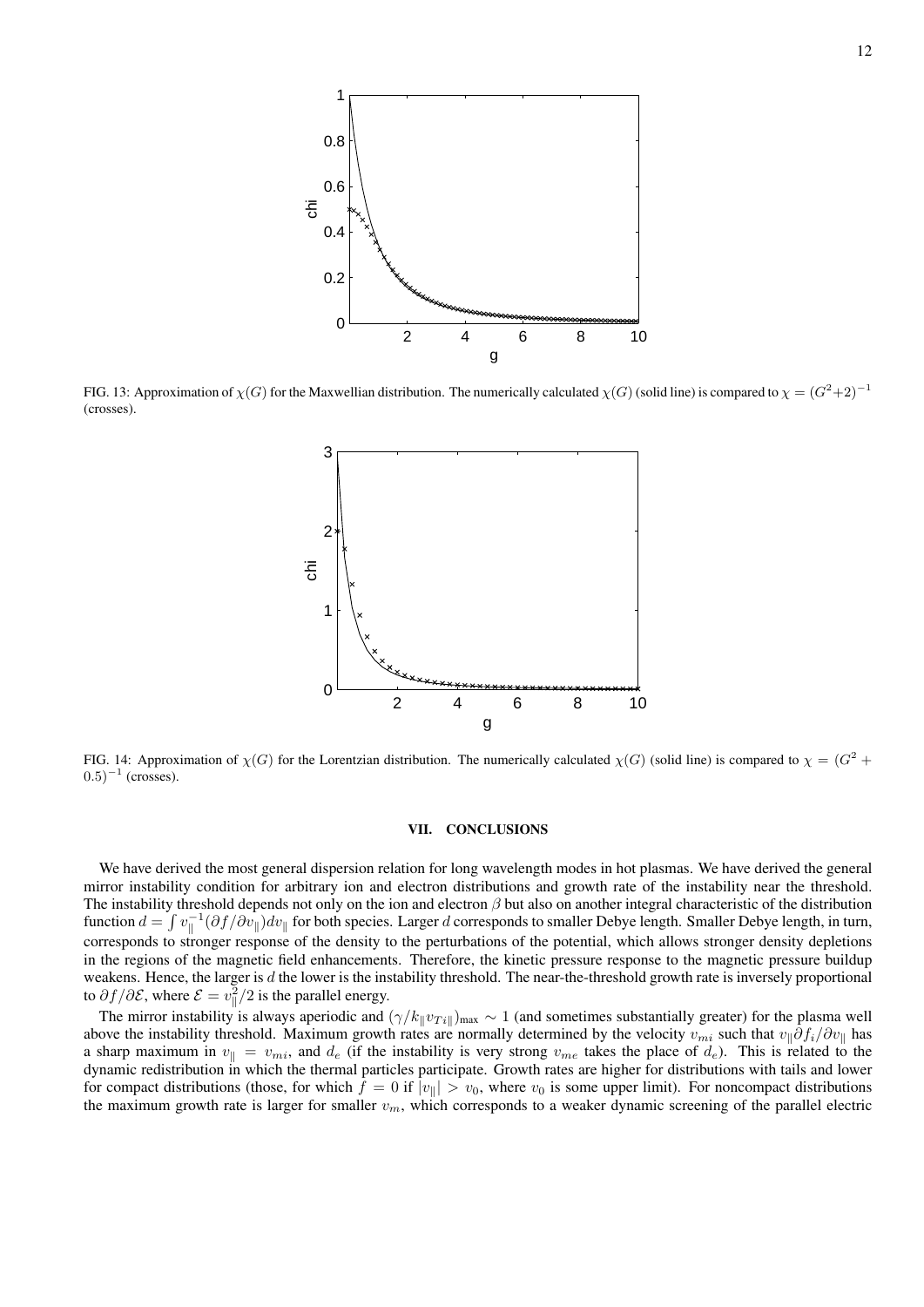

FIG. 15: Growth rates for the mirror instability in the case of  $\beta_{i\parallel} = \beta_{e\parallel} = 0.1$ ,  $\beta_{i\perp} = \beta_{e\perp} = 0.5$ , calculated with the approximation  $\bar{\chi}_i = 1/(G^2 + v_m^2)$ , for several  $v_m^2 = 2$  (diamonds), 1.5 (crosses), 1 (triangles), and 0.5 (circles). The electrons are massless Maxwellian.



FIG. 16: Comparison of the growth rates for the mirror instability in the case of  $\beta_{i\parallel} = \beta_{e\parallel} = 0.1$ ,  $\beta_{i\perp} = \beta_{e\perp} = 0.5$ , calculated directly and with the approximation  $\bar{\chi}_i = 1/(G^2 + v_m^2)$ , for Maxwellian (diamonds and crosses, respectively) and Lorentzian (triangles and circles, respectively). The electrons are massless Maxwellian.

field. For the distributions analyzed in this paper the behavior of d and  $v_m$  correlates (d increases when  $v_m$  decreases) since all these are single-parameter distributions. For more general distributions the behavior of  $d_e$  and  $v_m$  may be uncorrelated. It is also worth noting that it is not, in general, any specific group of particles which are responsible for the instability development. Compare, for example, two similar distributions (velocity normalized by the thermal velocity  $v_{T\parallel}$ ):  $f_1 = (2/\pi)(1 + v_\parallel^2)^{-2}$  with  $d = 3$  and  $v_m^2 = 0.5$ , and  $f_2 = (\sqrt{2}/\pi)(1 + v_{\parallel}^4)^{-1}$  with  $d = 1$  and  $v_m^2 = 1$ . While the behavior of the two is similar for  $v_{\parallel} = 0$  and  $v_{\parallel} \rightarrow \infty$  (the only difference is the factor  $\sqrt{2}$ ), the first one is expected to be more unstable because of the three times stronger Debye screening. At the same time the behavior of the second distribution near the threshold should be close to that of the Maxwellian,  $d = 1$ , despite the very different suprathermal tails and  $(df/d\mathcal{E})|_{v_0=0}$ .

We have also proposed a useful approximation for the dielectric function in the range  $G/k_{\parallel}v_{Ti\parallel} \gtrsim 1$  for distributions with sharp maxima of  $v_{\parallel}(\partial f/\partial v_{\parallel})$  (a Maxwellian is one such distribution). This approximation proves to be quite satisfactory for Maxwellian type distributions and allows the analytical study of the behavior of the instability in the maximum growth rate range in the long wavelength limit.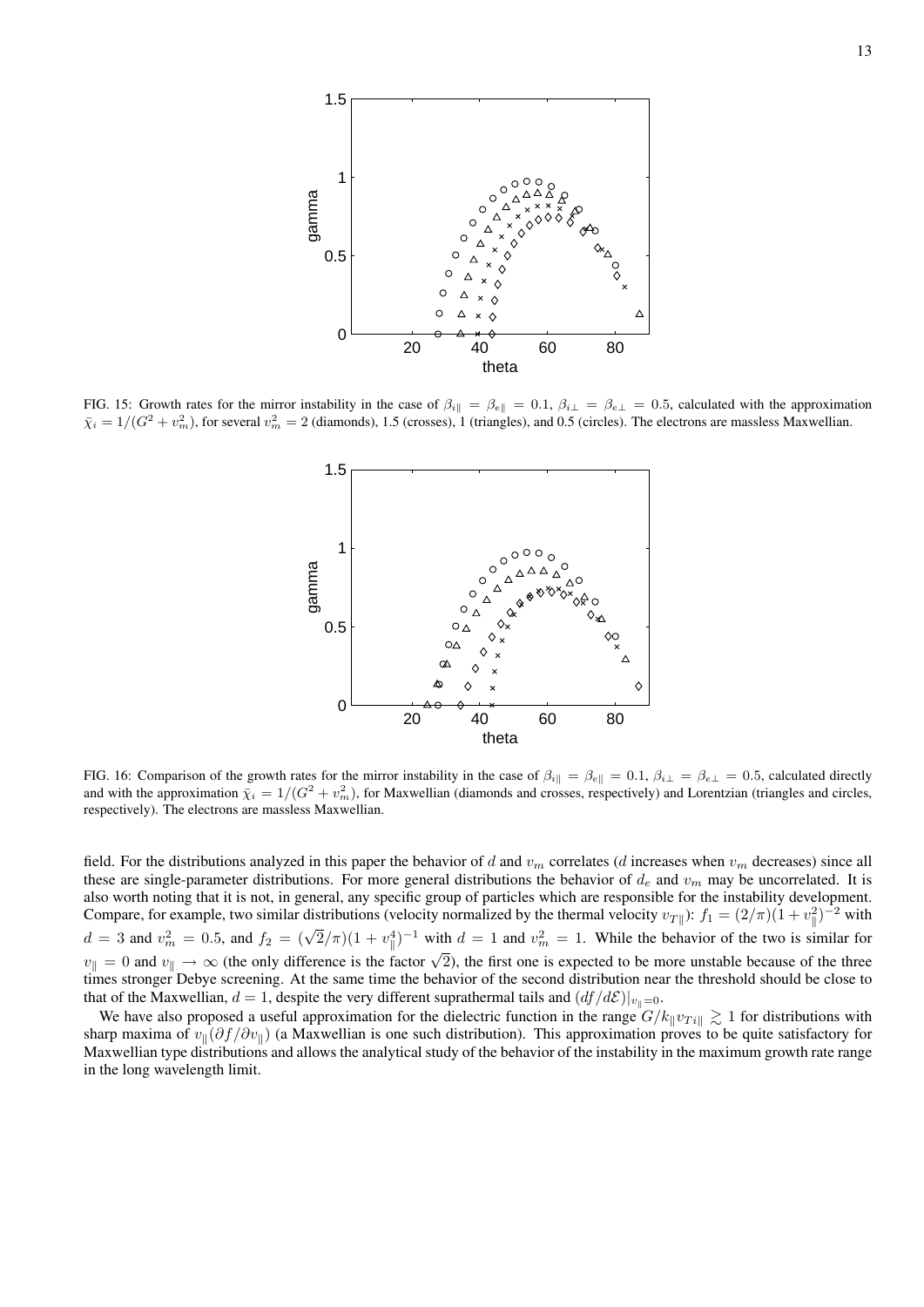# Acknowledgments

M. Gedalin and M. Balikhin are grateful to the ISSI for supporting meetings and discussions within the framework of the workshops of the "Waves in the high-β plasma" team. Figures in the paper were prepared using Matlab.

#### Appendix A: General expressions

We start with the general expression for the dielectric tensor in the following form:

$$
\epsilon_{ij} = \delta_{ij} + \sum \lambda_{ij},\tag{A1}
$$

where the summation is on the species and

$$
\lambda_{ij} = -\frac{\omega_p^2}{\omega^2} \delta_{ij} + \eta_{ij}.
$$
\n(A2)

The expression for  $\eta_{ij}$  is well-known (see, e.g., Hasegawa [14]):

$$
\eta_{ij} = -\sum_{n} \frac{\omega_p^2}{\omega^2} \int v_\perp dv_\perp dv_\parallel \left( \frac{n\Omega}{v_\perp} \frac{\partial f_0}{\partial v_\perp} + k_\parallel \frac{\partial f_0}{\partial v_\parallel} \right) \frac{\Pi_{ij}}{n\Omega - \zeta},\tag{A3}
$$

where  $\zeta = \omega - k_{\parallel} v_{\parallel}$ , and

$$
\Pi_{ij} = \begin{pmatrix}\n(n^2 \Omega^2 / k_\perp^2) J_n^2 & i(v_\perp n \Omega / k_\perp) J_n J_n' & (v_{\parallel} n \Omega / k_\perp) J_n^2 \\
-i(v_\perp n \Omega / k_\perp) J_n J_n' & v_\perp^2 J_n'^2 & -iv_\perp v_{\parallel} J_n J_n' \\
(v_{\parallel} n \Omega / k_\perp) J_n^2 & iv_\perp v_{\parallel} J_n J_n' & v_{\parallel}^2 J_n^2\n\end{pmatrix} .
$$
\n(A4)

Here  $J_n = J_n(x)$ ,  $x = k_{\perp} \rho = k_{\perp} v_{\perp} / \Omega$ , and  $J'_n = dJ_n/dx$ .

For the analysis in the low-frequency range  $\omega/\Omega \ll 1$  let us write

$$
\eta_{ij} = \eta_{ij}^{(0)} + \eta_{ij}^{(n \neq 0)},\tag{A5}
$$

and expand

$$
\frac{1}{n\Omega - \zeta} = \frac{1}{n\Omega} \left( 1 + \frac{\zeta}{n\Omega} + \frac{\zeta^2}{n^2 \Omega^2} + \cdots \right).
$$

Let also  $f_0 = f_1(v_\perp) f_2(v_\parallel^2)$ , and denote  $\langle \ldots \rangle = \int (\ldots) f dv_j$ , where  $j = \perp, \parallel$ . One has

$$
\eta_{ij}^{(0)} = \frac{\omega_p^2}{\omega^2} \int v_\perp dv_\perp dv_\parallel \frac{k_\parallel}{\zeta} \frac{\partial f_0}{\partial v_\parallel} \times \begin{pmatrix} 0 & 0\\ 0 & v_\perp^2 J_0'^2 & -iv_\perp v_\parallel J_0 J_0'\\ 0 & iv_\perp v_\parallel J_0 J_0' & v_\parallel^2 J_0^2 \end{pmatrix}
$$
(A6)

and

$$
\eta_{ij}^{(n\neq 0)} = -\sum \frac{\omega_p^2}{\omega^2} \int v_\perp dv_\perp dv_\parallel \left( \frac{1}{v_\perp} \frac{\partial f_0}{\partial v_\perp} + \frac{k_\parallel}{n\Omega} \frac{\partial f_0}{\partial v_\parallel} \right) \times \left( 1 + \frac{\zeta}{n\Omega} + \frac{\zeta^2}{n^2 \Omega^2} \right) \Pi_{ij}.
$$
\n(A7)

Now, up to  $\Omega^{-2}$  one obtains

$$
\eta_{11}^{(n\neq 0)} = -\sum_{n} \frac{\omega_p^2}{\omega^2} \left[ \langle J_n^2 \frac{\partial}{\partial v_\perp} \rangle \frac{n^2 \Omega^2 + \omega^2 + k_{\parallel}^2 \langle v_{\parallel}^2 \rangle}{k_\perp^2} + \frac{k_{\parallel}^2}{k_\perp^2} \langle v_\perp J_n^2 \rangle \right],\tag{A8}
$$

$$
\eta_{12}^{(n\neq 0)} = -i \sum_{n} \frac{\omega_p^2}{\omega^2} \frac{\omega}{k_{\perp}} \langle v_{\perp} J_n J'_n \frac{\partial}{\partial v_{\perp}} \rangle,
$$
\n(A9)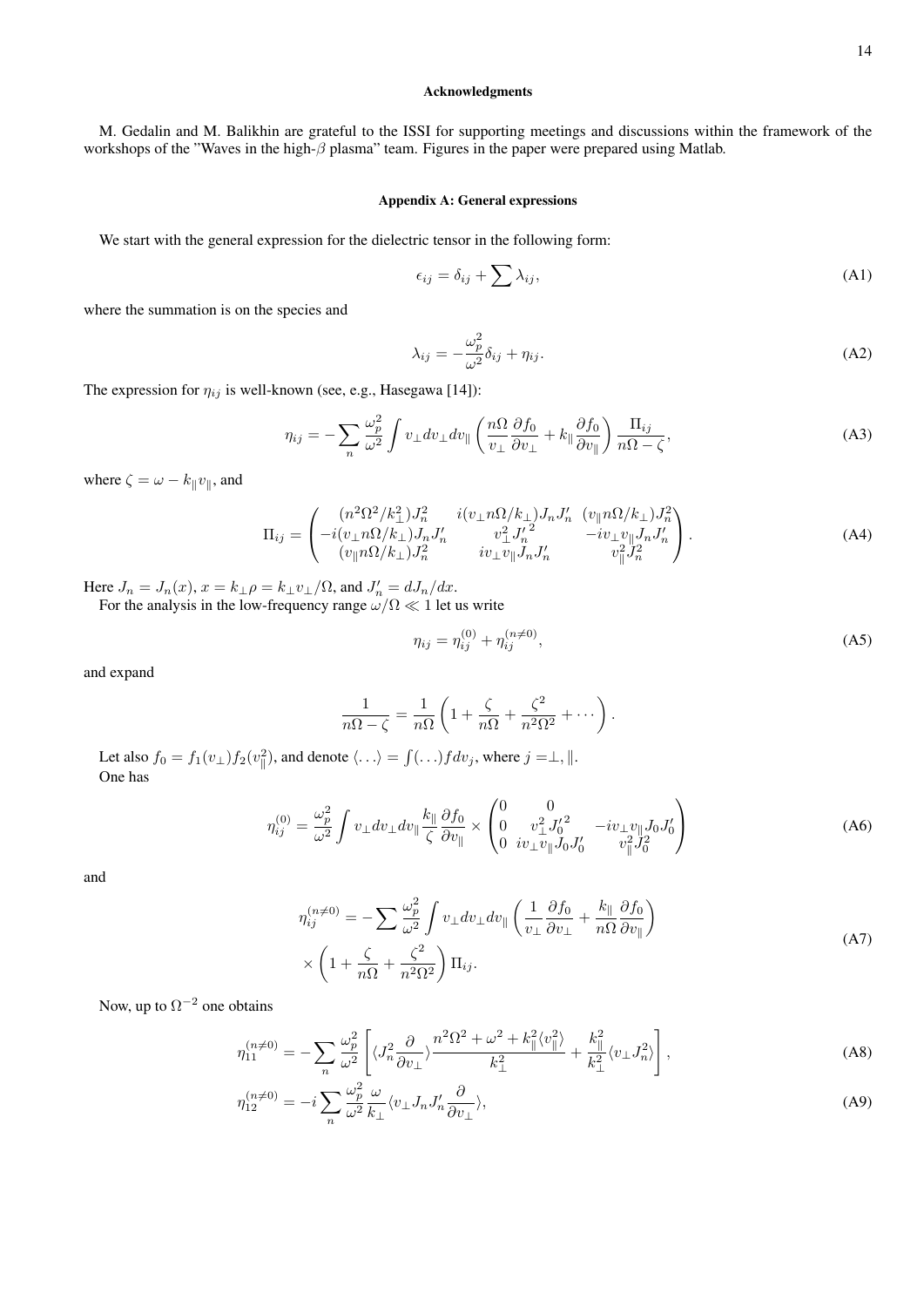$$
\eta_{13}^{(n\neq 0)} = \sum_{n} \frac{\omega_p^2}{\omega^2} \frac{k_{\parallel}}{k_{\perp}} \left[ \langle v_{\perp} J_n^2 \rangle + \langle v_{\parallel}^2 \rangle \langle J_n^2 \frac{\partial \rangle}{\partial v_{\perp}} \right], \tag{A10}
$$

$$
\eta_{22}^{(n\neq 0)} = -\sum_{n} \frac{\omega_p^2}{\omega^2} \left[ \langle v_\perp^2 J_n^{\prime 2} \frac{\partial}{\partial v_\perp} \rangle \left( 1 + \frac{\omega^2 + k_{\parallel}^2 \langle v_\parallel^2 \rangle}{n^2 \Omega^2} \right) + \frac{k_{\parallel}^2}{n^2 \Omega^2} \langle v_\perp^3 J_n^{\prime 2} \rangle \right],\tag{A11}
$$

$$
\eta_{23}^{(n\neq 0)} = -i \sum_{n} \frac{\omega_p^2 k_{\parallel}}{\omega n^2 \Omega^2} \left[ \langle v_{\perp}^2 J_n J_n' \rangle + 2 \langle v_{\parallel}^2 \rangle \langle v_{\perp} J_n J_n' \frac{\partial}{\partial v_{\perp}} \rangle \right], \tag{A12}
$$

$$
\eta_{33}^{(n\neq 0)} = -\sum_{n} \frac{\omega_p^2}{\omega^2} \langle v_{\parallel}^2 \rangle \langle J_n^2 \frac{\partial}{\partial v_{\perp}} \rangle, \tag{A13}
$$

and

$$
\eta_{22}^{(0)} = \frac{\omega_p^2}{\omega^2} k_{\parallel} \langle v_{\perp}^3 J_0^{\prime 2} \rangle \chi,\tag{A14}
$$

$$
\eta_{23}^{(0)} = -i\frac{\omega_p^2}{\omega} \langle v_\perp^2 J_0 J_0' \rangle \chi,\tag{A15}
$$

$$
\eta_{33}^{(0)} = \frac{\omega_p^2}{\omega^2} \langle v_\perp J_0^2 \rangle \left( 1 + \frac{\omega^2}{k_\parallel} \chi \right). \tag{A16}
$$

where

$$
\chi = \langle \frac{1}{\zeta} \frac{\partial}{\partial v_{\parallel}} \rangle. \tag{A17}
$$

Using summation rules [25] one obtains eventually the following general expression for  $\lambda_{ij}$  in the limit of  $\omega$ ,  $k_{\parallel}v_{\parallel} \ll \Omega$  when expanded up to the second order in  $\zeta/\Omega$ :

$$
\lambda_{11} = \frac{\omega_p^2}{k_\perp^2} \left( 1 + \frac{k_\parallel^2 \langle v_\parallel^2 \rangle}{\omega^2} \right) \langle J_0^2 \frac{\partial}{\partial v_\perp} \rangle - \frac{\omega_p^2}{\omega^2} \frac{k_\parallel^2}{k_\perp^2} \langle v_\perp (1 - J_0^2) \rangle, \tag{A18}
$$

$$
\lambda_{12} = i \frac{\omega_p^2}{\omega k_\perp} \langle v_\perp J_0 J_0' \frac{\partial}{\partial v_\perp} \rangle,\tag{A19}
$$

$$
\lambda_{13} = \frac{\omega_p^2}{\omega^2} \frac{k_{\parallel}}{k_{\perp}} \left[ \langle v_{\perp} (1 - J_0^2) \rangle - \langle v_{\parallel}^2 \rangle \langle J_0^2 \frac{\partial}{\partial v_{\perp}} \rangle \right],\tag{A20}
$$

$$
\lambda_{22} = \frac{\omega_p^2}{\omega^2} \langle v_\perp^2 J_0' \frac{\partial}{\partial v_\perp} \rangle - \frac{\omega_p^2}{\omega^2} \sum_n \left[ \frac{\omega^2 + k_{\parallel}^2 \langle v_{\parallel}^2 \rangle}{n^2 \Omega^2} \langle v_\perp^2 J_n' \frac{\partial}{\partial v_\perp} \rangle \right]
$$
(A21)

$$
+\frac{k_{\parallel}^{2}}{n^{2}\Omega^{2}}\langle v_{\perp}^{3}J_{n}'^{2}\rangle + \frac{\omega_{p}^{2}}{\omega^{2}}k_{\parallel}\langle v_{\perp}^{3}J_{0}'^{2}\rangle\chi,
$$
  

$$
\lambda_{23} = -i\sum_{n}\frac{\omega_{p}^{2}k_{\parallel}}{\omega n^{2}\Omega^{2}}\left[\langle v_{\perp}^{2}J_{n}J_{n}'\rangle + 2\langle v_{\parallel}^{2}\rangle\langle v_{\perp}J_{n}J_{n}'\frac{\partial}{\partial v_{\perp}}\rangle\right] - i\frac{\omega_{p}^{2}}{\omega}\langle v_{\perp}^{2}J_{0}J_{0}'\rangle\chi,
$$
(A22)

$$
\lambda_{33} = -\frac{\omega_p^2}{\omega^2} \left[ 1 - \langle v_{\parallel}^2 \rangle \langle J_0^2 \frac{\partial}{\partial v_{\perp}} \rangle \right] + \frac{\omega_p^2}{\omega^2} \langle v_{\perp} J_0^2 \rangle \left( 1 + \frac{\omega^2}{k_{\parallel}} \chi \right). \tag{A23}
$$

The general dispersion relation is obtained from the determinant  $\det|D| = 0$ , where  $D_{ij} = N^2 \delta_{ij} - N_i N_j - \epsilon_{ij}$ . Further simplifications are possible in the long wavelength limit.

# Appendix B: long wavelength approximation

In this appendix we provide general expressions for the dielectric tensor in the long wavelength limit  $k_{\perp}v_{\perp}/\Omega \ll 1$ , where  $J_{\pm 1} = \pm k_{\perp} v_{\perp}/2\Omega$ ,  $J_0 = 1 - k_{\perp}^2 v_{\perp}^2/2\Omega^2$ , and higher order Bessel functions may be neglected. In this limit one has

$$
\lambda_{11} = \frac{\omega_p^2}{\Omega^2} + \frac{1}{2} N_{\parallel}^2 (\beta_{\parallel} - \beta_{\perp}),
$$
\n(B1)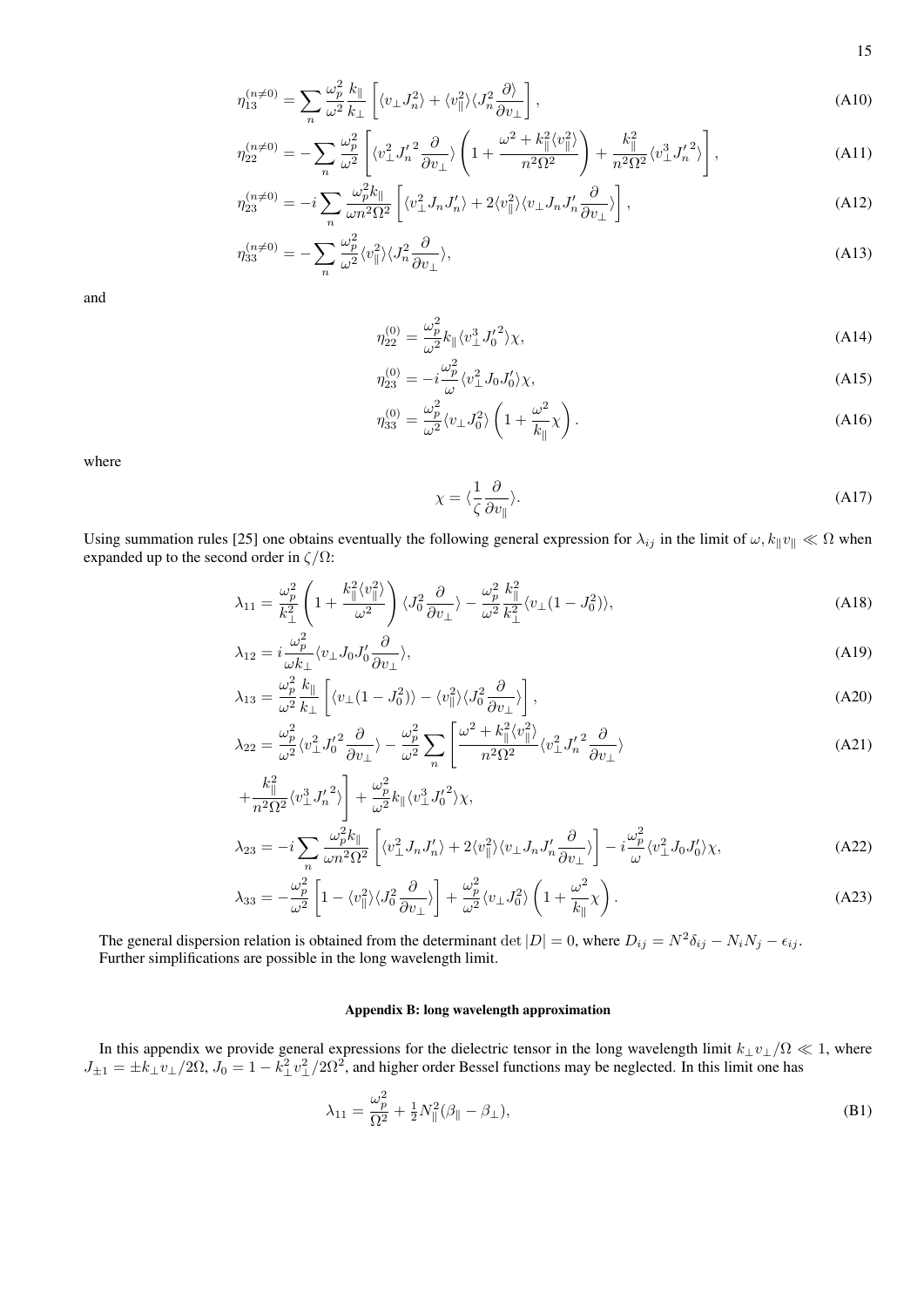$$
\lambda_{12} = i \frac{\omega_p^2}{\omega \Omega},\tag{B2}
$$

$$
\lambda_{13} = -\frac{1}{2} N_{\parallel} N_{\perp} (\beta_{\parallel} - \beta_{\perp}),
$$
\n(B3)

$$
\lambda_{22} = \frac{\omega_p^2}{\Omega^2} + \frac{1}{2} N_{\parallel}^2 (\beta_{\parallel} - \beta_{\perp})
$$
\n
$$
- N^2 \beta_{\perp} + \frac{N_{\perp}^2 \beta_{\perp} \langle v_{\perp}^4 \rangle}{\Omega}
$$
\n(B4)

$$
-N_{\perp}^{2}\beta_{\perp} + \frac{N_{\perp}\beta_{\perp}}{4} \frac{\langle v_{\perp} \rangle}{\langle v_{\perp}^{2} \rangle} \chi,
$$
  

$$
\lambda_{23} = i \frac{\beta_{\perp} \tan \theta \Omega}{2\omega} c^{2} \chi,
$$
 (B5)

$$
\lambda_{33} = \frac{1}{2} N_{\perp}^2 (\beta_{\parallel} - \beta_{\perp}) + (\frac{\omega_p^2}{k_{\parallel}^2} - \frac{\beta_{\perp} \tan^2 \theta c^2}{2}) \chi,
$$
 (B6)

where  $N = kc/\omega$ ,  $N_{\perp} = k_{\perp}c/\omega = N \sin \theta$ ,  $N_{\parallel} = lk_{\parallel}c/\omega = N \cos \theta$ ,  $\beta_{\parallel} = 2\omega_p^2 \langle v_{\parallel}^2 \rangle / c^2 \Omega^2$ ,  $\beta_{\perp} = \omega_p^2 \langle v_{\perp}^2 \rangle / c^2 \Omega^2$ , and  $\langle ... \rangle$ denotes usual averaging over the distribution. Here also  $\zeta = u - v_{\parallel}$ , where  $u = \omega/k_{\parallel}$ . The last term in (B6) is given for completeness. In the limit used in this paper,  $\omega/\Omega \to 0$  and  $\omega/k$  finite, it should be neglected. Throughout the paper we also assume  $\omega_{pi} \gg \Omega_i$ .

#### Appendix C: Aperiodic nature of the mirror instability

In order to show that the mirror instability is aperiodic we analyze the behavior of the roots of (9) when the  $\beta$  parameters are changed. In the waterbag case the transition from the stable to the unstable regimes occurs when  $W = 0, G = 0$  and for the mode whose phase velocity is less than the highest particle velocity,  $Re Z < v_{\parallel, max}$  ("subparticle" mode), that is, in the resonant region. In the general case, where Landau damping is nonzero, in the resonant range every propagating wave having  $W \neq 0$  has also nonzero damping rate  $G < 0$  (we assume that there are no other kinetic instabilities in the mirror-stable region). By continuously changing the plasma parameters (e.g., the anisotropy ratio  $\beta_{\perp}/\beta_{\parallel}$ ) we can bring the system into the unstable regime. Assuming continuous dependence of  $W$  and  $G$  on the plasma parameters we see that it is impossible for the "subparticle" mode with  $W \neq 0$  to transform into the unstable mode, since  $G < 0$  and cannot be made positive continuously. Thus, the only way to do that is to go through  $W = 0$ ,  $G = 0$ .

Let us now consider the vicinity of the transition to the instability,  $|Z| \ll 1$ . In the most general way, expanding  $\bar{\chi}$  in powers of  $Z$  one gets:

$$
\bar{\chi} = \int \frac{1}{Z - v_{\parallel}} \frac{\partial f}{\partial v_{\parallel}} dv_{\parallel}
$$
\n
$$
= -\int \frac{1}{v_{\parallel}} \frac{\partial f}{\partial v_{\parallel}} dv_{\parallel} + Z \int \frac{1}{Z - v_{\parallel}} \frac{1}{v_{\parallel}} \frac{\partial f}{\partial v_{\parallel}} dv_{\parallel}
$$
\n
$$
\to d + i\kappa Z,
$$
\n(C1)

provided  $(\partial f/\partial v_{\parallel})|_{v_{\parallel}=0} \neq 0$ . The quantities d and  $\kappa$  are defined in (13). It is easy to see that (9) is the first order equation for iZ (with real coefficients) in the lowest order on  $|Z| \ll 1$ , which means that there is a simple (one and only one) aperiodic root in the vicinity of  $Z = 0$ . Such aperiodic solutions cannot be converted into non-aperiodic ones by continuous change of the plasma parameters, for the same reason as above. Therefore, the unstable solutions must be aperiodic.

The function  $\Psi(Z)$ , defined in (9), is an analytical function of  $Z = W + iG$  and a continuous function of its parameters β and θ. Let us consider how Z moves from the lower half-plane (stable regime) to the upper half-plane (unstable regime) with the change of  $\beta$  and  $\theta$  = const. The transition to instability occurs, in general, in the vicinity of  $Z = 0$  where  $\Psi(Z)$  =  $\Psi(0) + (d\Psi/dZ)|_{Z=0}Z = A + BZ$  (see sec. V). In the transition point  $A = 0$ . Using (14)–(16) it is easy to show that in the transition point B > 0 (provided  $\kappa$  > 0, this condition being violated if  $\partial f/\partial \mathcal{E}$  > 0 at  $v_{\parallel} = 0$ , corresponding to the regime of two-hump instability), so that in the vicinity of the transition point  $A > 0$  corresponds to the stable regime, while  $A < 0$ corresponds to the instability. Because of the continuity, in the whole instability range  $A < 0$ .

Let us show now that (9) always has a solution  $Z = iG, G > 0$  in the unstable range. Indeed,  $\Psi(0) < 0$  as is shown above. On the other hand, if  $G \to \infty$  one has  $\chi \to 1/G^2$  and  $\Psi(\infty) > 0$ . This means that there exists  $G > 0$  such that  $\Psi(G) = 0$ .

In the absence of kinetic instabilities, in the stable regime all roots of  $(9)$  with nonzero W are either in the lower half-plane (Landau damping or nonpropagation) or at the real axis (if  $(\partial f/\partial v_{\parallel})|_{v=\parallel W} = 0$ ). In the first case no root can cross the real axis except at  $W = 0$ , when the parameters are changed continuously to bring the system in the unstable regime. As can be seen from (14)–(16) there is only one root crossing the real axis at this point, provided  $\partial f/\partial \mathcal{E} < 0$ . Therefore, there is only one root in the upper half-plane and it is purely imaginary.